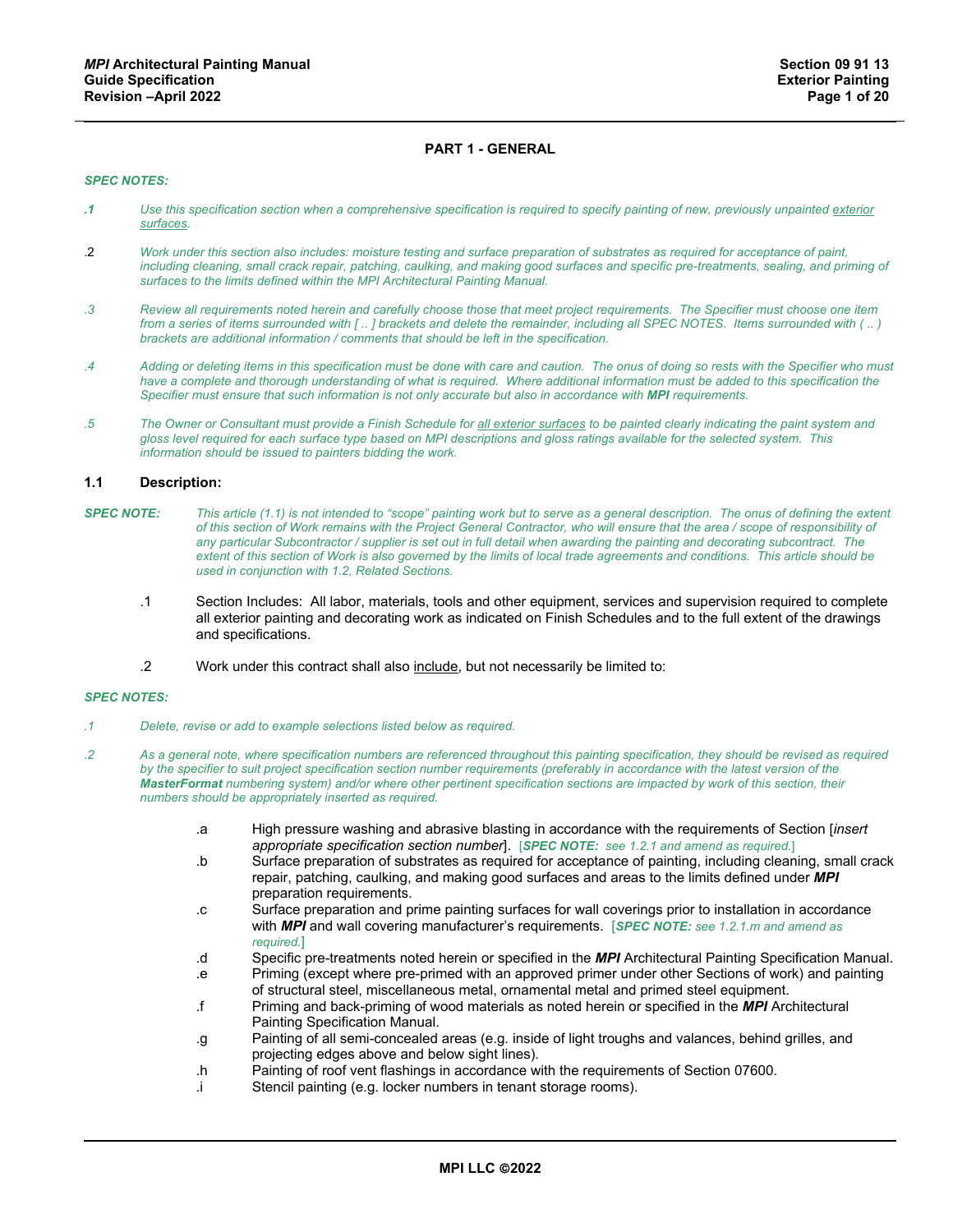- .j Zone and traffic marking (e.g. parking lines and numbers, direction arrows, small car, barrier free accessible and visitor parking bay designations, speed bump and pedestrian walkway demarcation, overhead height restrictions, etc. on exterior (asphalt and/or concrete) (asphalt and/or concrete) surfaces except where such work is part of asphalt or concrete paving specification work.
- .k Painting and finishing of all exposed to view elevator equipment and components (i.e. doors and door frames) unless pre-finished.
- .l Painting of exposed to view mechanical (heating, ventilating and plumbing) services and equipment, e.g., ducts, sprinkler piping, etc., and electrical work to extent noted on Finish Schedule unless pre-finished.
- .m Re-painting of existing surfaces and finishes when adjacent to new painting work where applicable including surface preparation, prime and finish coats in accordance with *MPI* Repainting requirements.
- .n Provision of safe and adequate ventilation as required over and above temporary ventilation supplied by others, where toxic and/or volatile / flammable materials are being used.
- .3 Refer to drawings and schedules (e.g., Finish Schedule) for type, location and extent of finishes required, and include all touch-ups and field painting necessary to complete work shown, scheduled, or specified.
- .4 This Section along with the drawings forms part of the Contract documents and is to be read, interpreted and coordinated with all other parts, including:
- .5 Division 0, Section 00700 General Conditions and Section 00800 Supplementary Conditions and Division 1 General Requirements form an integral part of this Section of Work. Painting contractor shall refer to these and all other related parts.

*SPEC NOTE: Clauses 1.1.4 and 1.1.5 above may be deleted or revised as required to suit specification and/or form of Contract requirements.*

## **1.2 Related Sections:**

.1 Unless otherwise noted, the following work or conditions are not included under this Section of work:

## *SPEC NOTES:*

- *.1 Delete, revise or add to example selections listed below as required. Also list here any specific exclusions normally assumed to be part of the painting work. Coordinate items with other Sections of Work in the Project Manual.*
- *.2 Work included in other sections may be indicated by listing appropriate sections as below:*

Section 01500 - Temporary Facilities and Controls (temporary heat, lighting, scaffolds, etc.) Section 01575 - Environmental Controls and Procedures (waste management and disposal) Section 02740 - Asphalt Paving (traffic lines and markings) Section 03300 - Cast-in-Place Concrete (special finishes) Section 04200 - Masonry (sealers over concrete or clay units) Section 05120 - Structural Steel (shop primers and pre-finishing if applicable) Section 05210 - Steel Joists (shop primers) Section 05300 - Metal Decking (shop coatings) Section 05500 - Miscellaneous Metal Fabrications (shop primers and pre-finishing if applicable) Section 05510 - Custom Metalwork (shop primers and pre-finishing if applicable) Section 06200 - Finish Carpentry (priming and finishing) Section 06400 - Architectural Woodwork (priming and finishing) Section 08210 - Wood Doors and Frames (pre-finishing) Section 09720 - Wall Coverings Section 09915 - Exterior Repainting Section 09920 - Interior Repainting Section 09970 - Electrostatic Painting Section (03655)(09995) - Abrasive Blasting Division 15 - Mechanical (painting, stenciling, banding of mechanical systems) Division 16 - Electrical (painting, stenciling, banding of electrical systems)

*.3 Alternately, work included in other sections may be indicated by general statements as below:*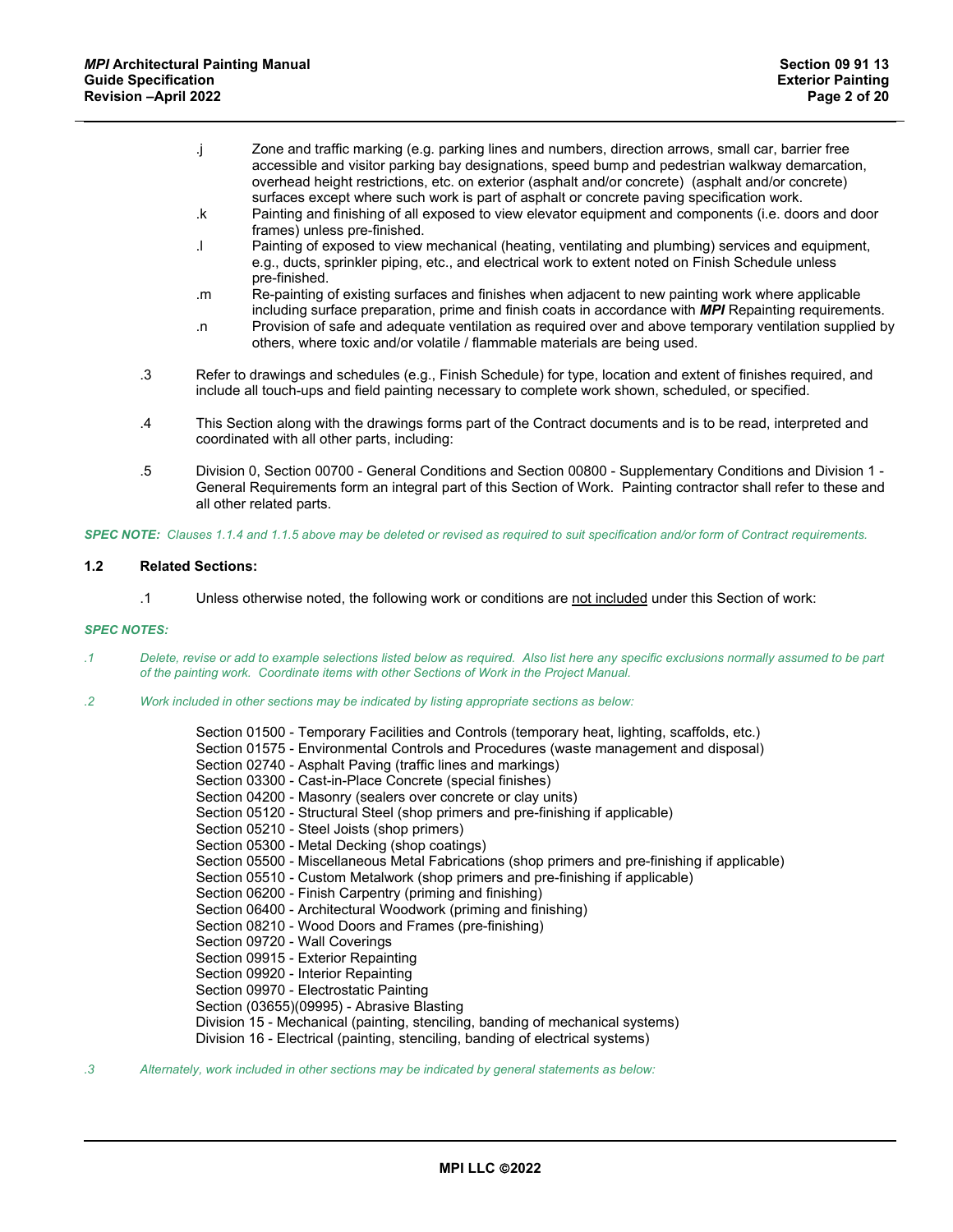|                   | .a            | Temporary heat and light, scaffolding and platforms, housekeeping services when provided as specified<br>under Section 01500.                                                                                                                                                                                                                         |
|-------------------|---------------|-------------------------------------------------------------------------------------------------------------------------------------------------------------------------------------------------------------------------------------------------------------------------------------------------------------------------------------------------------|
|                   | .b            | Condition of substrates, correction of defects and deficiencies in substrates which may adversely affect<br>painting work, except for minimal work performed by this trade and preparation of surfaces to receive<br>paint and finishes under this section of work.                                                                                   |
|                   | . $\mathbf c$ | Abrasive blasting, shop cleaning, shop priming including site touch-ups, and shop painting when<br>applicable, of structural steel, metal joists and decking, miscellaneous metal, ornamental metal, and<br>steel equipment as specified under Sections [insert appropriate section numbers].                                                         |
|                   | .d            | Removal of shop coatings, cleaning of surfaces and re-applying damaged and/or non-conforming shop<br>coats of paint, other than minimal spot touch-up.                                                                                                                                                                                                |
|                   | $\cdot$ e     | Shop priming (and shop or pre-painting when applicable) of metal and wood doors, frames and<br>windows including fittings as specified under Section [insert appropriate section number].                                                                                                                                                             |
|                   | $\mathbf{f}$  | Painting of copper, aluminum, stainless steel, nickel, bronze or brass surfaces, unless otherwise<br>specified herein.                                                                                                                                                                                                                                |
|                   | $\cdot9$      | Painting of materials and equipment off-site, e.g. pre-finishing millwork, etc.                                                                                                                                                                                                                                                                       |
|                   | $\cdot$ h     | Zone and traffic markings, e.g. parking bay lines and numbers, small car, barrier free accessible and<br>visitor parking bay designations, speed bumps, overhead height restrictions, pedestrian walkway<br>demarcation, etc. on exterior (e.g. asphalt and/or concrete) surfaces as specified under Section [insert]<br>appropriate section number]. |
|                   | j.            | Game line markings as specified under Section [insert appropriate section number].                                                                                                                                                                                                                                                                    |
|                   | j.            | Paint identification of equipment and services and hazards to safety.                                                                                                                                                                                                                                                                                 |
|                   | .k            | Tenant improvement painting except for prime coat.                                                                                                                                                                                                                                                                                                    |
|                   | ۱.            | Applied finishes (e.g. wall fabrics) including surface preparation as specified under Section [insert<br>appropriate section number]. [SPEC NOTE: see 1.1.2.c and amend as required. Delete if reference to other<br>sections is used.]                                                                                                               |
|                   | .m            | Re-painting of existing surfaces and finishes including surface preparation, prime and finish coats in<br>accordance with MPI Repainting Manual requirements (as specified under Section [insert appropriate<br>section number]).                                                                                                                     |
|                   | .n            | Painting of mechanical (heating, ventilating and plumbing services and equipment) and electrical work<br>including color coding, stenciling and banding.                                                                                                                                                                                              |
| <b>SPEC NOTE:</b> |               | Use the following items (1.3 and 1.4) only where required with such Prices listed on the appropriate Bid Form page. Refer to<br>Division 1 for specific requirements.                                                                                                                                                                                 |

#### **1.3 Pricing:**

- *SPEC NOTE: Delete, revise, or add to example selections listed below to suit project requirements if required. Refer to Division 1.*
	- 1 Provide Separate Prices for the following items and indicate same on appropriate Bid Form page.
		- .a For surface preparation and prime coat for specified wall fabric.
	- 2 Provide Alternative Prices for the following items and indicate same on appropriate Bid Form page.
		- .a For painting of wall surfaces including surface preparation, prime and finish coats in lieu of wall fabric preparation and installation.
		- .b For painting of all wood doors and wood frames where applicable in lieu of pre-finishing doors and frames in accordance with the requirements of Section [*insert appropriate section number*].

# **1.4 References:**

- .1 The latest edition of the following reference standards shall govern all painting work:
	- .a Architectural Painting Specification Manual by the Master Painters Institute (MPI), including Identifiers, Evaluation, Systems, Preparation and Approved Product List. (Hereafter referred to as the *MPI* Painting Manual)
	- .b Test Method for Measuring Total Volatile Organic Compound Content of Consumer Products, Method 24 (for Surface Coatings) of the Environmental Protection Agency (EPA).
	- .c National Fire Code of Canada.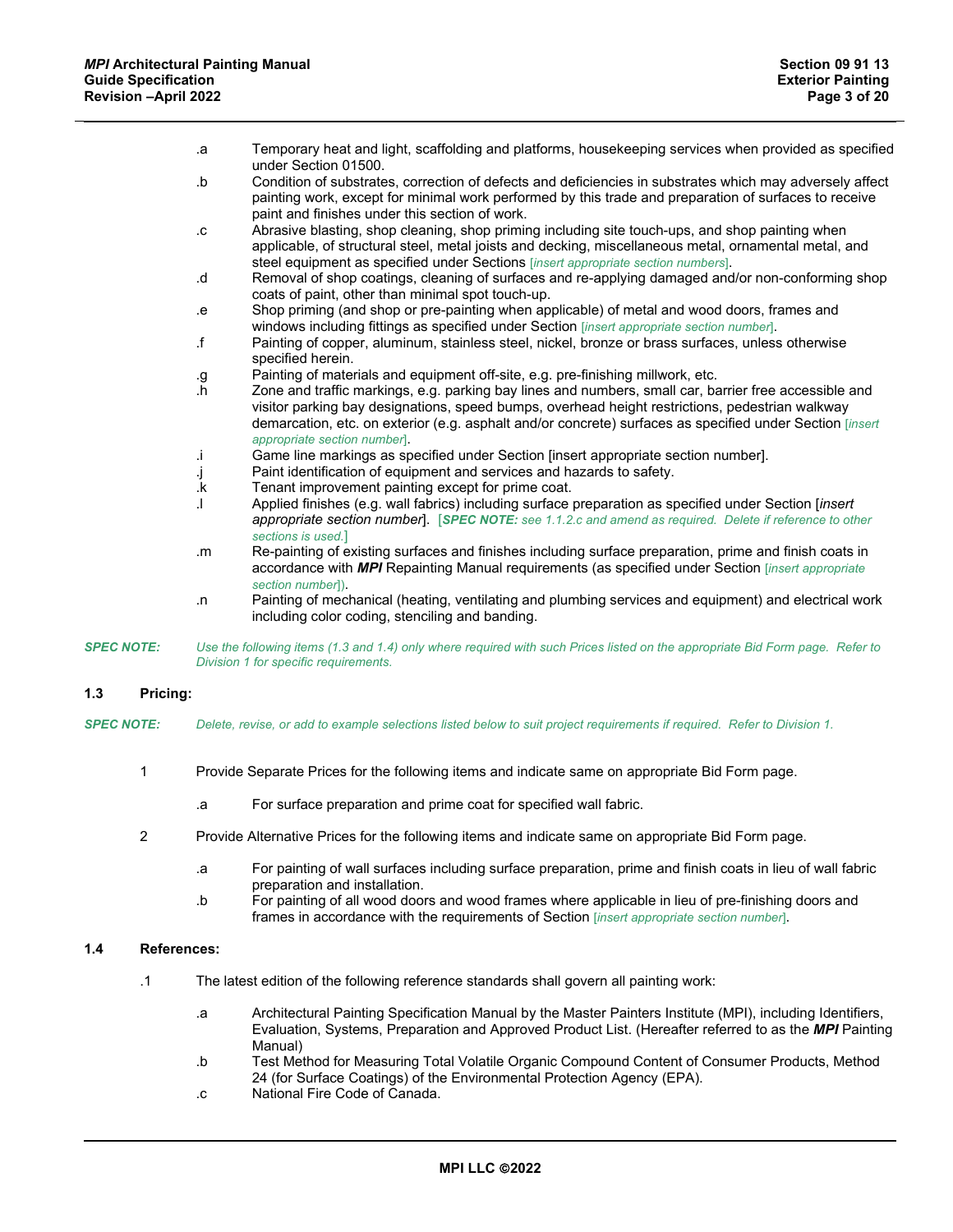# **1.5 Quality Assurance:**

- .1 This Contractor shall have a minimum of five (5) years proven satisfactory experience and shall show proof before commencement of work that he will maintain a qualified crew of painters throughout the duration of the work. When requested, Contractor shall provide a list of the last three comparable jobs including, name and location, specifying authority / project manager, start / completion dates, and value of the painting work.
- .2 Only qualified journeypersons, as defined by local jurisdiction shall be engaged in painting and decorating work. Apprentices may be employed provided they work under the direct supervision of a qualified journeyperson in accordance with trade regulations.
- .3 All materials, preparation and workmanship shall conform to requirements of the latest edition of the Architectural Painting Specification Manual by the Master Painters Institute (*MPI*) (hereafter referred to as the *MPI* Painting Manual)
- .4 All paint manufacturers and products used shall be as listed under the current **Approved Product List** (APL) section of the *MPI* Painting Manual.
- .5 All painting and decorating work shall be inspected by an MPI Certified Architectural Coatings Inspector, or an equally qualified Paint Inspection Agency (inspector) acceptable to the specifying authority. The painting contractor shall notify the Inspector/Paint Inspection Agency a minimum of one week prior to commencement of work and provide a copy of the project painting specification, plans and elevation drawings (including pertinent details) as well as a Finish Schedule.
- .6 **All surfaces requiring painting shall be inspected** by the MPI Certified Architectural Coatings Inspector, or an equally qualified Paint Inspection Agency (inspector) acceptable to the specifying authority, who shall notify the Consultant and General Contractor in writing of any defects or problems, prior to commencing painting work, or after the prime coat shows defects in the substrate.
- *SPEC NOTE: Use the following clause only when special paint or coating systems are used on a project and/or when the involvement of the*  specific paint / coating manufacturer is warranted. This requirement should be clarified with the manufacturer before such a *clause is incorporated into the specification.*
	- .7 Where "special" painting, coating, or decorating system applications (i.e. non-*MPI* listed products or systems) are to be used, the paint or coating manufacturer shall provide as part of this work, certification of all surfaces and conditions for specific paint or coating system application as well as on site supervision, inspection and approval of their paint or coating system application as required at no additional cost to the Owner.
- *SPEC NOTE: Refer to Paint System Spec Notes preceding 3.4 Coating Systems and ensure that appropriate clauses indicated have been included in the appropriate steel sections.*
	- .8 The painting contractor shall receive written confirmation of the specific surface preparation procedures and primers used for all fabricated steel items from the fabricator / supplier to ascertain appropriate and manufacturer compatible finish coat materials to be used before painting any such work.

## **1.6 Regulatory Requirements:**

- .1 Conform to the latest edition of Industrial Health and Safety Regulations issued by applicable authorities having jurisdiction in regard to site safety (ladders, scaffolding, ventilation, etc.).
- .2 Conform to requirements of local authorities having jurisdiction in regard to the storage, mixing, application and disposal of all paint and related waste materials. Refer to Waste Management and Disposal.
- .3 If using a Paint Inspection Agency notify the Paint Inspection Agency on award of contract and make application for assignment of an Inspector using appropriate forms supplied by the Agency as well as provide a copy of the project painting specification, drawings, color schedule and list of proposed materials for review purposes prior to commencement of work.
- *SPEC NOTE: Information regarding the chemical composition of all coatings or treatments applied by others (e.g. pressure preservative*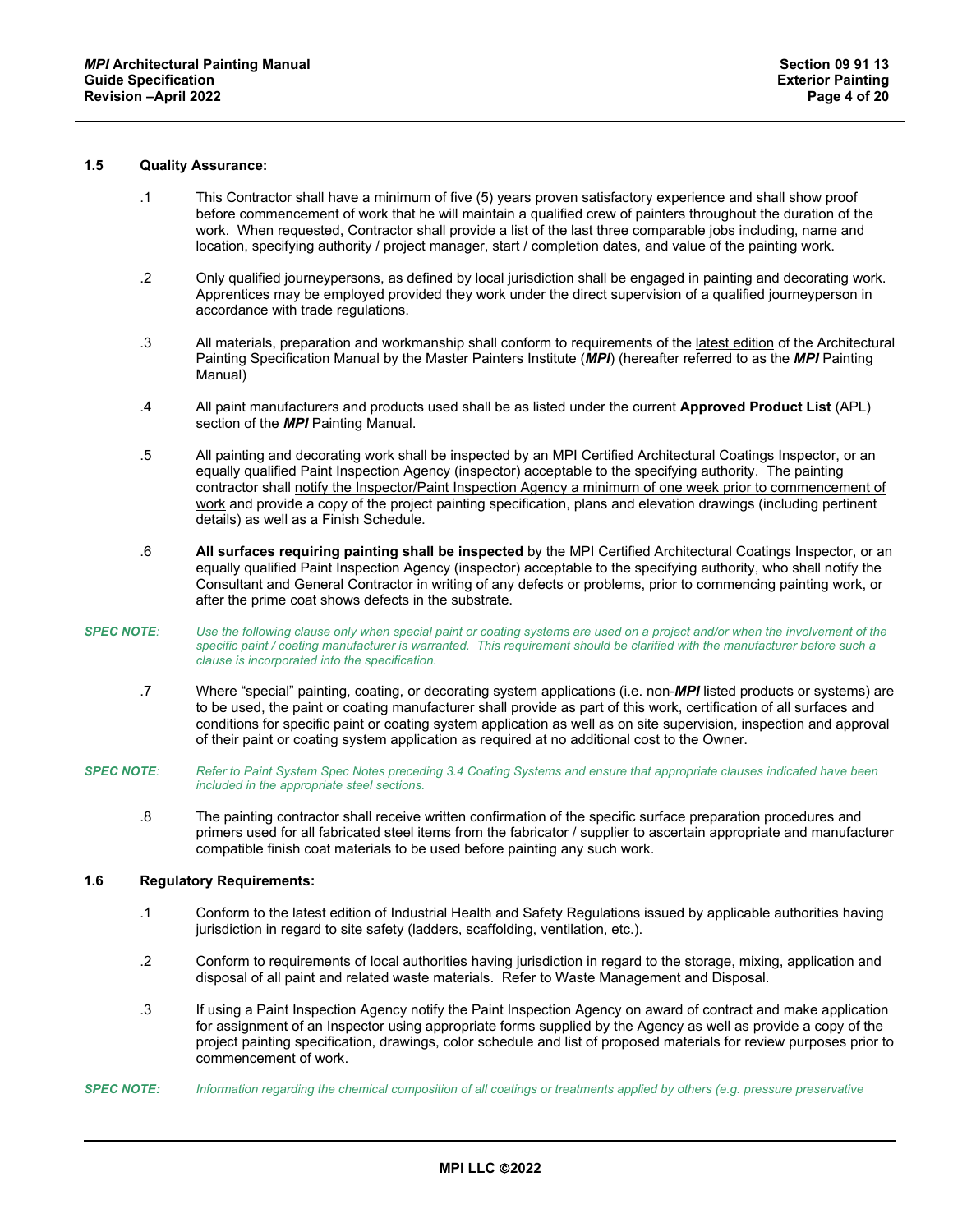*treatments (e.g. wood decking), concrete and masonry sealers, etc.) and their paintability shall also be provided to the painter and to the Paint Inspection Agency by the suppliers of such products or materials.*

.4 Fully cooperate at all times with the requirements of the MPI Certified Architectural Coatings Inspector, or an equally qualified Paint Inspection Agency (inspector) acceptable to the specifying authority, in the performance of their duties, including providing access and assistance as required to complete inspection work.

## **1.7 Samples and Mock-Ups:**

- .1 When requested by the Consultant or Inspector/Paint Inspection Agency provide duplicate minimum 300 mm (12") square samples of surfaces or acceptable facsimiles requested painted with specified paint or coating in colors, gloss / sheen and textures required to *MPI* Painting Manual standards for review and approval. When approved, samples shall become acceptable standard of quality for appropriate on-site surface with one of each sample retained on-site.
- .2 When requested by the Consultant or Inspector/Paint Inspection Agency prepare and paint designated surface, area, room or item (in each color scheme) to requirements specified herein, with specified paint or coating showing selected colors, gloss / sheen, textures and workmanship to *MPI* Painting Manual standards for review and approval. When approved, surface, area, room and/or items shall become acceptable standard of finish quality and workmanship for similar on-site work.

#### **1.8 Submittals:**

- .1 All submittals shall be in accordance with the requirements of Section 01300 Submittals.
- .2 Submit consent of surety with Bid Submission as proof of ability to supply a 100% two (2) year Maintenance Bond.
- .3 If requested, submit a list of all painting materials to the Consultant and the Inspector/Paint Inspection Agency for review prior to ordering materials. If requested, provide an invoice list of all paint materials ordered for project work to Inspector/Paint Inspection Agency indicating manufacturer, types and quantities for verification and compliance with specification and design requirements.
- .4 Submit two sets of Safety Data Sheets (SDS) prior to commencement of work for review and for posting at job site as required.
- .5 If requested, submit work schedule for various stages of work when painting occupied areas for the Consultant's review and Owner's approval.
- .6 At project completion provide an itemized list complete with manufacturer, paint type and color coding for all colors used for Owner's later use in maintenance.
- .7 At project completion provide properly packaged maintenance materials as noted herein and obtain a signed receipt.

## **1.9 Product Delivery, Storage and Handling:**

- .1 Deliver all painting materials in sealed, original labeled containers bearing manufacturer's name, brand name, type of paint or coating and color designation, standard compliance, materials content as well as mixing and/or reducing and application requirements.
- .2 Store all paint materials in original labeled containers in a secure (lockable), dry, heated and well ventilated single designated area meeting the minimum requirements of both paint manufacturer and authorities having jurisdiction and at a minimum ambient temperature of  $45^{\circ}$  F ( $7^{\circ}$  C). Only material used on this project to be stored on site.
- .3 Where toxic and/or volatile / explosive / flammable materials are being used, provide adequate fireproof storage lockers and take all necessary precautions and post adequate warnings (e.g. no smoking) as required.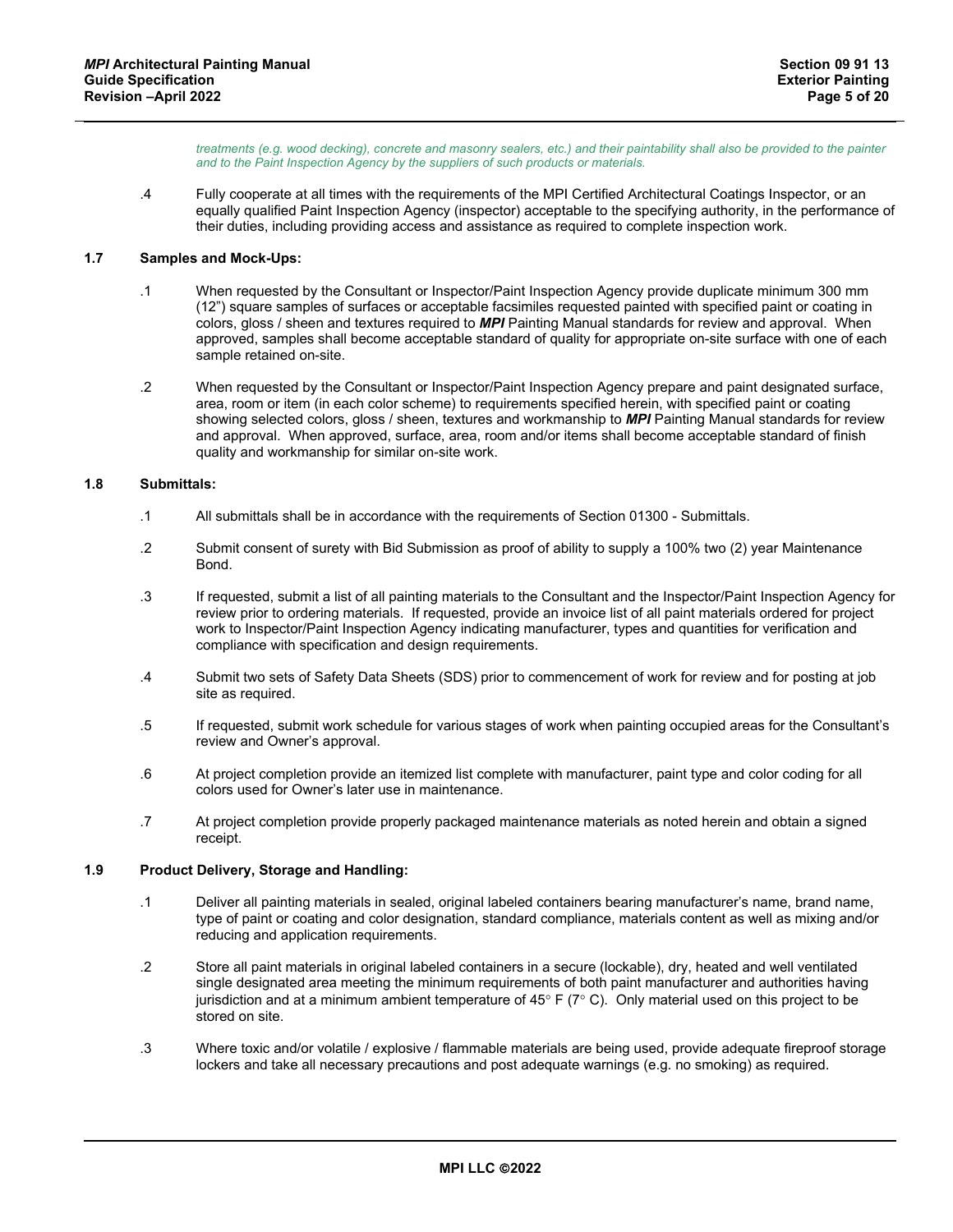- .4 Take all necessary precautionary and safety measures to prevent fire hazards and spontaneous combustion and to protect the environment from hazard spills. Materials that constitute a fire hazard (paints, solvents, drop clothes, etc.) shall be stored in suitable closed and rated containers and removed from the site on a daily basis.
- *SPEC NOTE: Painting subcontractor to be provided with adequate storage facilities meeting above requirements by General Contractor.*
	- .5 Comply with requirements of authorities having jurisdiction, in regard to the use, handling, storage and disposal of hazardous materials.

## **1.10 Scheduling:**

- *SPEC NOTE: Delete, revise or add to the example selections below to suit project requirements*.
	- .1 Schedule painting operations to prevent disruption of and by other trades.
	- .2 Schedule painting operations in occupied facilities to prevent disruption of occupants in and about the building. Painting shall be carried out [after facility working hours] [during silent hours] [on weekends] in accordance with Owner's operating requirements. Schedule work such that painted surfaces will have dried before occupants are affected. Obtain written authorization from Consultant / Owner for changes in work schedule.

## **1.11 Project / Site Requirements:**

- .1 UNLESS specifically pre-approved by the specifying body, Inspector/Paint Inspection Agency, and the applied product manufacturer, perform no painting or decorating work when the ambient air or substrate temperatures are below 50° F (10° C) for exterior work.
- .2 Perform no exterior painting work unless environmental conditions are within MPI and paint manufacturer's requirements or until adequate weather protection is provided. Where required, suitable weatherproof covering and sufficient heating facilities shall be in place to maintain minimum ambient air and substrate temperatures for 24 hours before, during and after paint application.
- .3 Perform no painting or decorating work when the relative humidity is above 85% or when the dew point is less than  $5^{\circ}$  F (3 $^{\circ}$  C) variance between the air / surface temperature.
- .4 Perform no painting or decorating work when the maximum moisture content of the substrate exceeds:
	- .a 15% for wood.
- .5 Conduct all moisture tests using a properly calibrated electronic Moisture Meter, except test concrete floors for moisture using a simple cover patch test.
- .6 Test concrete, masonry and plaster surfaces for alkalinity as required.
- **Note:** Concrete and masonry surfaces must be installed at least 28 days prior to painting and decorating work and must be visually dry on both sides.
- .7 Apply paint only to dry, clean, properly cured and adequately prepared surfaces in areas where dust is no longer generated by construction activities such that airborne particles will not affect the quality of finished surfaces.
- .8 Perform no painting or decorating work unless a minimum lighting level of 323 Lux (30-foot candles) is provided on surfaces to be painted or decorated. Adequate lighting facilities shall be provided by the General Contractor.

## **1.12 Maintenance Materials:**

.1 At project completion provide [4 liters (1 gallon) of each type and color of paint from same production run (batch mix) used in unopened cans] [full unopened cans of surplus paint], properly labeled and identified for Owner's later use in maintenance. Store where directed.

## **1.13 Waste Management and Disposal:**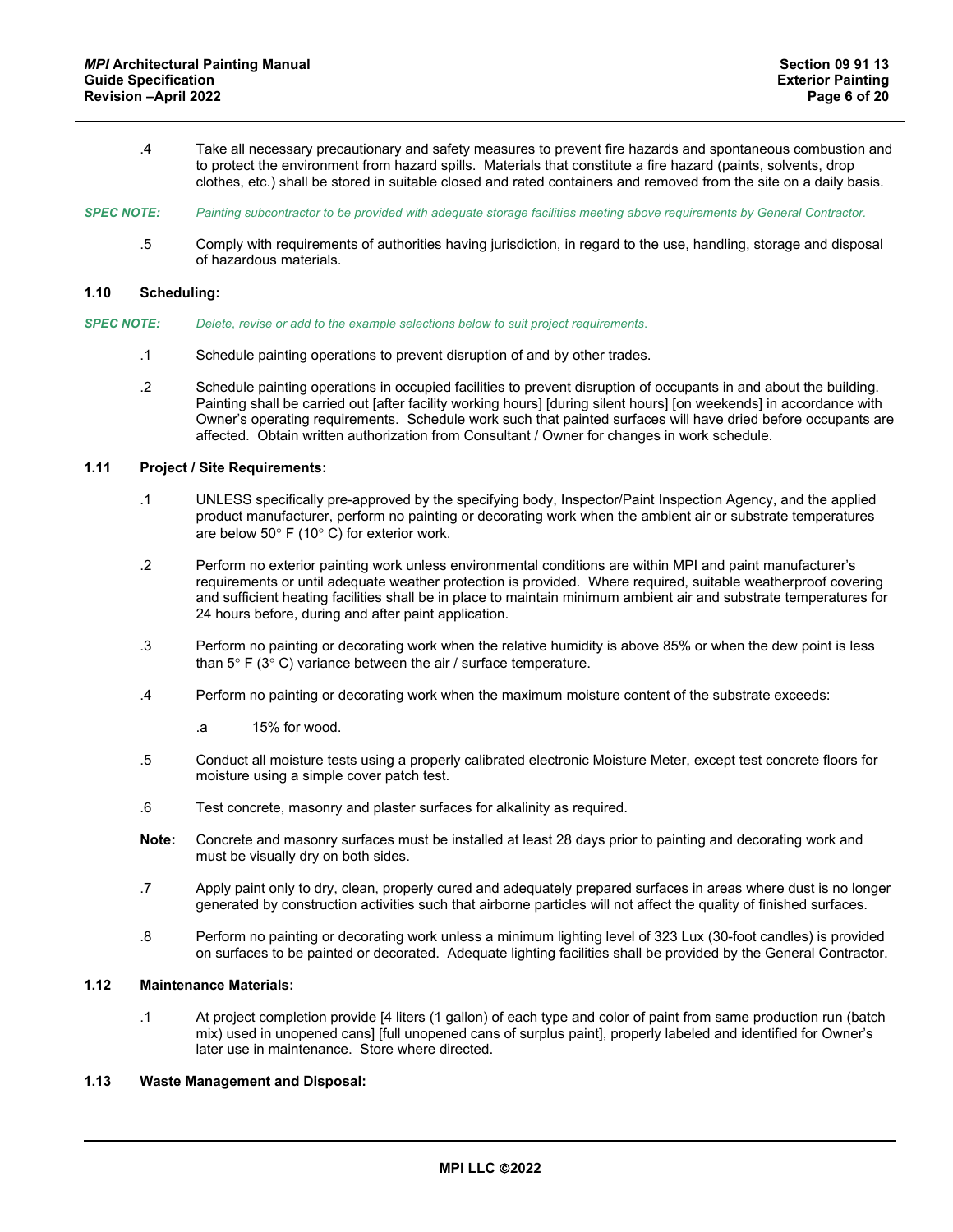- .1 Paint, stain and wood preservative finishes and related materials (thinners, solvents, etc.) are regarded as hazardous products and are subject to regulations for disposal. Obtain information on these controls from applicable [Provincial] [State] [Local] government departments having jurisdiction.
- .2 All waste materials shall be separated and recycled. Where paint recycling is available, collect waste paint by type and provide for delivery to recycling or collection facility. Materials that cannot be reused must be treated as hazardous waste and disposed of in an appropriate manner.
- .3 Place materials defined as hazardous or toxic waste, including used sealant and adhesive tubes and containers, in containers or areas designated for hazardous waste.
- .4 To reduce the amount of contaminants entering waterways, sanitary/storm drain systems or into the ground the following procedures shall be strictly adhered to:
	- .a Retain cleaning water for water-based materials to allow sediments to be filtered out. In no case shall equipment be cleaned using free draining water.
	- .b Retain cleaners, thinners, solvents and excess paint and place in designated containers and ensure proper disposal.
	- .c Return solvent and oil-soaked rags used during painting operations for contaminant recovery, proper disposal, or appropriate cleaning and laundering.
	- .d Dispose of contaminants in an approved legal manner in accordance with hazardous waste regulations.
	- .e Empty paint cans are to be dry prior to disposal or recycling (where available).
	- .f Close and seal tightly partly used cans of materials including sealant and adhesive containers and store protected in well ventilated fire-safe area at moderate temperature.
- .5 Set aside and protect surplus and uncontaminated finish materials not required by the Owner and deliver or arrange collection for verifiable re-use or re-manufacturing.

### **1.14 Maintenance Bond:**

- .1 Furnish a 100% two (2) year Maintenance Bond in accordance with *MPI* Painting Manual requirements. The Maintenance Bond shall warrant that all painting work has been performed in accordance with *MPI* Painting Manual requirements.
- .2 All painting and decorating work shall be in accordance with *MPI* Painting Manual requirements and shall be inspected by an MPI Certified Architectural Coatings Inspector, or an equally qualified Paint Inspection Agency (inspector) acceptable to the specifying authority. The cost for such inspections, and for the Maintenance Bond, shall be included in the Base Bid Price.
- .3 Painting and decorating Subcontractors choosing the Maintenance Bond option shall provide a maintenance bond consent from a reputable surety company licensed to do business in their location. Cash or certified check are not acceptable in lieu of surety consent.

# **PART 2 - PRODUCTS**

## **2.1 Materials:**

- *SPEC NOTE: Delete, revise, or add to the example selections below to suit project requirements*.
	- .1 Only materials (primers, paints, coatings, varnishes, stains, lacquers, fillers, etc.) listed in the latest edition of the *MPI* Approved Product List (APL) are acceptable for use on this project. All such material shall be from a single manufacturer for each system used.
	- .2 Other materials such as linseed oil, shellac, thinners, solvents, etc. shall be the highest quality product of an *MPI* listed manufacturer and shall be compatible with paint materials being used as required.
	- .3 All materials used shall be lead and mercury free and shall have low VOC content where possible.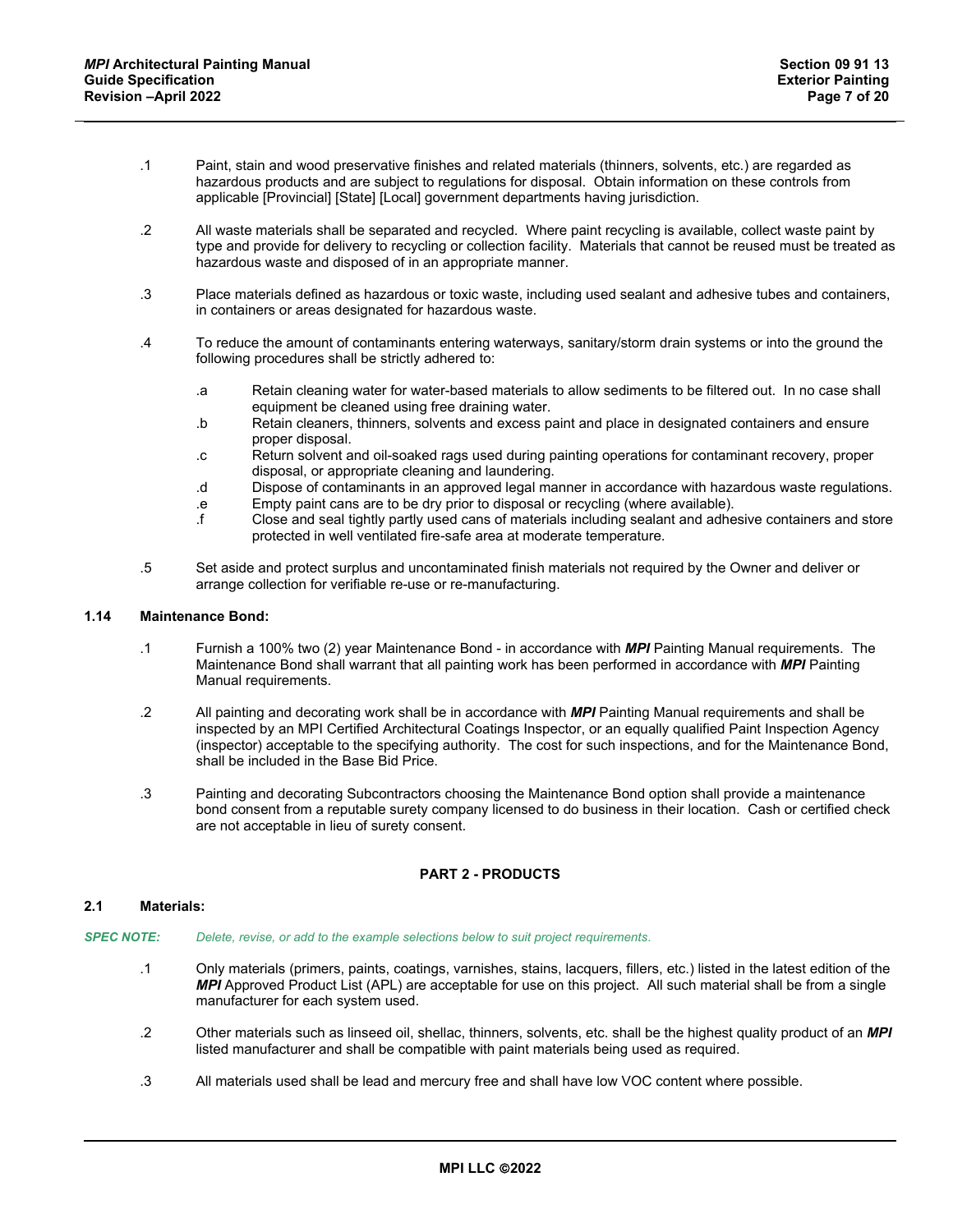- .4 Where required, use only materials having a minimum *MPI* "Environmentally Friendly" [E1] [E2] [E3] rating based on VOC (EPA Method 24) content levels.
- .5 Where indoor air quality (odour) is an issue, use only *MPI* listed materials having a minimum [E2] [E3] rating.
- .6 [Where required to meet LEED (Leadership in Energy and Environmental Design) program requirements, use only MPI listed materials having an "L" rating designation.]

#### *SPEC NOTES – ENVIRONMENTAL ISSUES:*

- *.1 The use of water borne versus oil-based paints and coatings requires careful evaluation. The release of VOC's and solvent vapours during painting and cleanup, particularly in confined areas and where such vapours may prove offensive to individuals in an occupied*  facility are a consideration, as well as the oft forgotten residue flushed down the drain during water-borne paint cleanup. Any evaluation *must be carefully and dispassionately considered based on actual VOC content of the product used and that released over the life cycle term, on actual site conditions and on long-term durability and life cycle costing requirements.*
- *.2 In assessing the requirements for selection of an environmentally friendly water borne or oil-based paint product, total VOC content and life cycle / durability must be considered. Refer to MPI Approved Products Listing for the VOC content level of paint products and to the MPI website [\(www.paintinfo.com\)](http://www.paintinfo.com/) for current information.*
- *.3 Specifying authorities should also be aware that the current range of ecologo paint products is very limited and should not be used as a selection criteria.*
- *.4 From an environmental impact point of view, tints are often the component with the greatest environmental impact and health risks. For this reason, pastel shades may be more preferable to use than more heavily saturated colours.*
	- .7 All paint materials shall have good flowing and brushing properties and shall dry or cure free of blemishes, sags, air entrapment, etc. Refer to 3.7, Field Quality Control / Standard of Acceptance requirements.
	- .8 Where required, paints and coatings shall meet flame spread and smoke developed ratings designated by local Code requirements and/or authorities having jurisdiction.

#### *SPEC NOTE: Insert required rating and/or testing requirements if appropriate.*

- .9 Glass Reflective Beads (for pavement marking): of type suitable for application to a wet paint surface for light reflectance. Apply beads at a minimum rate of 0.5 kg/l (5 lbs/g) to an *MPI* listed white and/or yellow latex or alkyd zone / traffic marking paint.
- .10 Slip Resistant Additive (SRA): rubber aggregate or clean/washed silica sand for use with or as a component part of paint (usually floor / porch / stair enamel) on horizontal surfaces as required to provide slip resistance. Where site applied, material to either mixed into paint (and mixed constantly to keep material in suspension) or broadcast into first or prime coat as required.

#### **2.2 Equipment:**

- .1 Painting and Decorating Equipment: to best trade standards for type of product and application.
- .2 Spray Painting Equipment: of ample capacity, suited to the type and consistency of paint or coating being applied and kept clean and in good working order at all times.

#### **2.3 Mixing and Tinting:**

- .1 Unless otherwise specified herein or pre-approved, all paint shall be ready-mixed and pre-tinted. Re-mix all paint in containers prior to and during application to ensure break-up of lumps, complete dispersion of settled pigment, and color and gloss uniformity.
- .2 Paste, powder or catalyzed paint mixes shall be mixed in strict accordance with manufacturer's written instructions.
- .3 Where thinner is used, addition shall not exceed paint manufacturer's recommendations. Do not use kerosene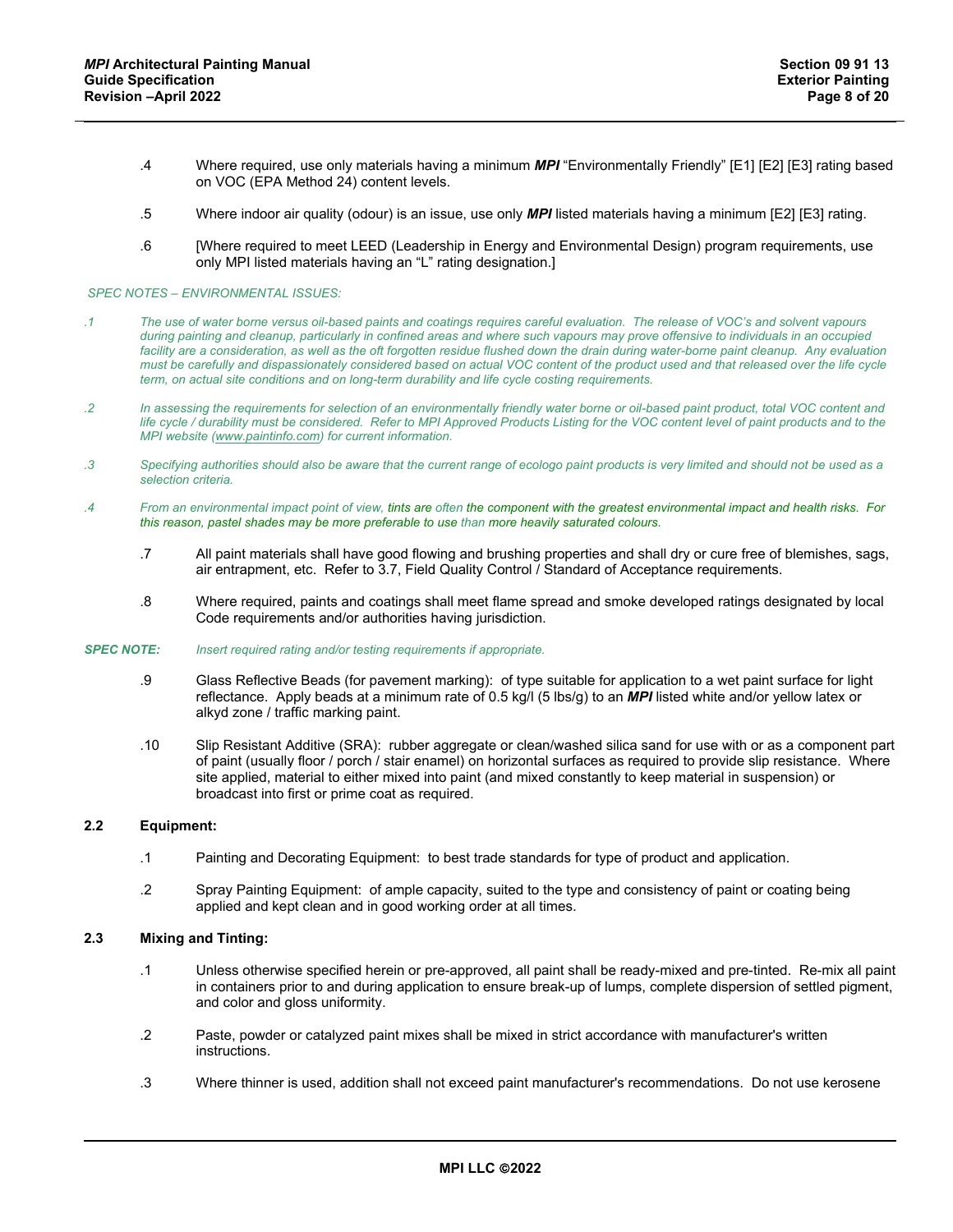or any such organic solvents to thin water-based paints.

.4 If required, thin paint for spraying according in strict accordance with paint manufacturer's instructions. If directions are not on container, obtain instructions in writing from manufacturer and provide copy of instructions to Consultant.

### **2.4 Finish and Colors:**

- .1 Unless otherwise specified herein, all painting work shall be in accordance with *MPI* [Custom] [Premium] Grade finish requirements.
- .2 Colors shall be as selected by the Consultant from a manufacturer's full range of colors. [Refer to Finish Schedule for identification and location of colors.] [A Finish Schedule will be furnished after award of the Contract.]

#### *SPEC NOTES:*

- *.1 Note that Finish Schedule should include all exterior painted items (e.g. siding, doors, frames, trim, base, sills, walls, decks, railings, etc.) and the gloss level. The paint manufacturer and color code number should also be provided if selected by the Designer.*
- *.2 In addition, where more than one color is used on walls within an area this shall also be scheduled.*

#### **Generally, and unless otherwise specified herein or noted on Finish Schedules the quantity of colors and finishes shall be based on the following criteria:**

- *.1 Delete, revise or add to the following example selections below to suit project requirements.*
- *.2 Revise number of colors and schemes to suit project requirements and ensure these items are noted on the Exterior Finish Schedules.*
	- 3 Exterior colors will be based on [three (3)] base colors and [two (2)] accent colors with a maximum of [one (1)] deep or bright color. No more than [six (6)] colors will be selected for the entire project. Note that this does not include pre-finished items by others, e.g. flashings, aluminum or vinyl windows, aluminum doors, etc.
- *SPEC NOTE: Revise number of colors and schemes to suit project requirements.*
	- 4 [Doors shall be painted a different color than door frames and trim with walls a different color than either.] [Doors, frames and trim shall be painted a different color than walls] [the same color as walls.] Unless otherwise noted or scheduled all doors, frames and trim shall be painted using a G5 (semi-gloss) finish.
	- 5 Window frames (unless pre-finished) [including trim and sills shall be painted [a different color than walls] [the same color as walls] [shall be painted a different color than window trim and sills and a different color than walls]. Unless otherwise noted or scheduled all window frames, trim and sills shall be painted using a G5 (semi-gloss) finish.
	- 6 Where required by authorities having jurisdiction, exit and vestibule doors shall be painted a contrasting color to walls and a different color than any other door in the same area.
	- 7 Access doors, prime coated butts and other prime painted hardware (e.g. door closers), registers, radiators and covers, exposed piping and electrical panels shall be painted to match adjacent surfaces (i.e. same color, texture and sheen), unless otherwise noted or where pre-finished.
	- 8 Plywood service panels (e.g. electrical, telephone and cable vision panels) including edges shall be back-primed and painted [flat gray] [to match painted wall mounted on].
	- 9 The inside of light valances shall be painted gloss white.
	- 10 The inside of all duct work behind louvers, grills, and diffusers for a minimum of 460 mm (18") or beyond sight line, whichever is greater, shall be painted using flat black (non-reflecting) paint.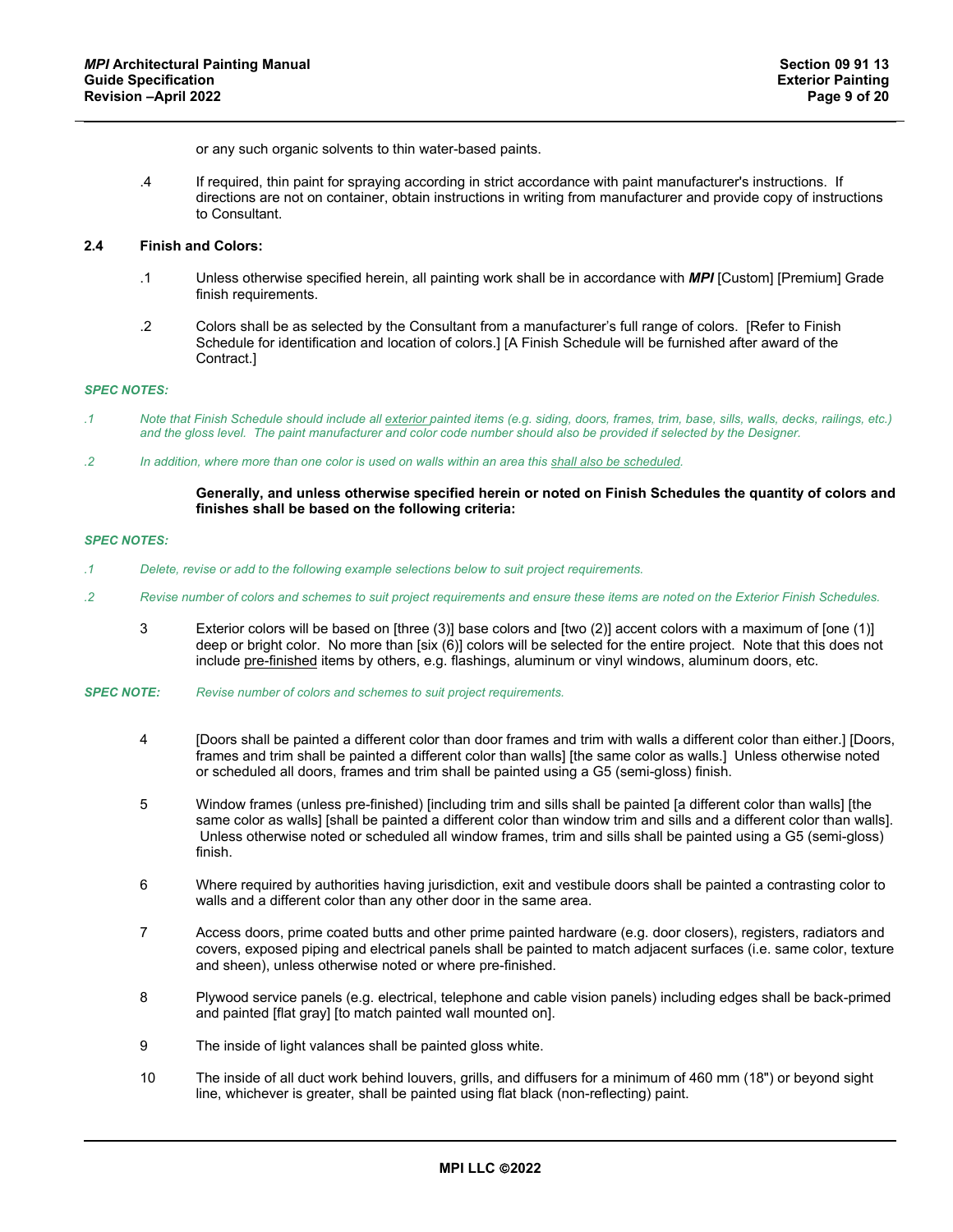- .11 Parking bays lines shall be identified with 100 mm (4") wide white or yellow painted lines with each bay consecutively numbered with 50 mm (2") wide white or yellow painted numbers in accordance with approved parking layout and/or in accordance with the requirements or authorities having jurisdiction.
- .12 Barrier free accessible parking bays and refuge areas shall be identified with appropriate symbol designation and/or in accordance with the requirements or authorities having jurisdiction.
- .13 Pedestrian walkways shall be identified with 100 mm (4") wide yellow painted lines at 45 degrees to path of travel spaced at 450 mm (18") o.c. and/or in accordance with the requirements or authorities having jurisdiction.
- .14 Low headroom areas shall be identified with minimum 100 mm (4") wide yellow band on leading edge marked "CAUTION \_ LOW CLEARANCE" in 50 mm (2") high black letters at suitable intervals and/or in accordance with the requirements or authorities having jurisdiction.
- .15 Where other methods are not specified (i.e. applied material or nosings) and/or in accordance with the requirements or authorities having jurisdiction at stairs providing access and exit for persons with visual impairment, slip resistant paint shall be applied to handrails and treads. Slip resistant paint shall be of a contrasting color at tactile warning strips at stair treads and landings.

# **2.5 Gloss / Sheen Ratings:**

.1 Paint gloss shall be defined as the sheen rating of applied paint, in accordance with the following *MPI* values:

| <b>Gloss</b><br>Level | <b>Description</b>                              | <b>Units</b><br>@ 60 degrees @ 85 degrees | <b>Units</b> |
|-----------------------|-------------------------------------------------|-------------------------------------------|--------------|
| G1                    | a traditional matte finish - flat               | $0$ to 5                                  | $10$ max.    |
| G <sub>2</sub>        | a high side sheen flat - 'a velvet-like' finish | $0$ to 10                                 | 10 to 35     |
| G <sub>3</sub>        | a traditional 'eggshell-like' finish            | 10 to 25                                  | 10 to 35     |
| G4                    | a 'satin-like' finish                           | 20 to 35                                  | 35 min.      |
| G5                    | a traditional semi-gloss                        | 35 to 70                                  |              |
| G <sub>6</sub>        | a traditional gloss                             | 70 to 85                                  |              |
| G7                    | a high gloss                                    | > 85                                      |              |

.2 Gloss level ratings of all painted surfaces shall be as specified herein and as noted on Finish Schedule.

- *.1 A high gloss finish provides more physical and stain resistance with such painted surfaces appearing to have a "hard" finish. Such glossy finishes, however, tend to enhance textures or defects of the surface to which they are applied. Use of higher gloss finishes should be reviewed from the point of view of excessive surface preparation required which might not be warranted for the surface to be coated.*
- *.2 Unless otherwise approved by the Inspector/Paint Inspection Agency having jurisdiction, the use of deep colors or high contrast accent colors will require a minimum of three or more finish coats over primer to achieve satisfactory hiding results.*
- *.3 Caution should be used when specifying deep colors in high traffic areas, regardless of the surface to which these colors are applied. Machine tinted color in a flat, eggshell, semi-gloss and to some extent high gloss finish will mark easily and leave an unsightly appearance with loss of sheen and with considerable reduction of abrasion resistance. In such cases, either a clear urethane or highperformance acrylic type of coating over such deep colors may solve the problem but may also result in a change in hue and where touch-up painting is required the entire surface will have to be redone from break to break or from corner to corner as spot touch-up will be very noticeable. Refer to MPI Painting Manual.*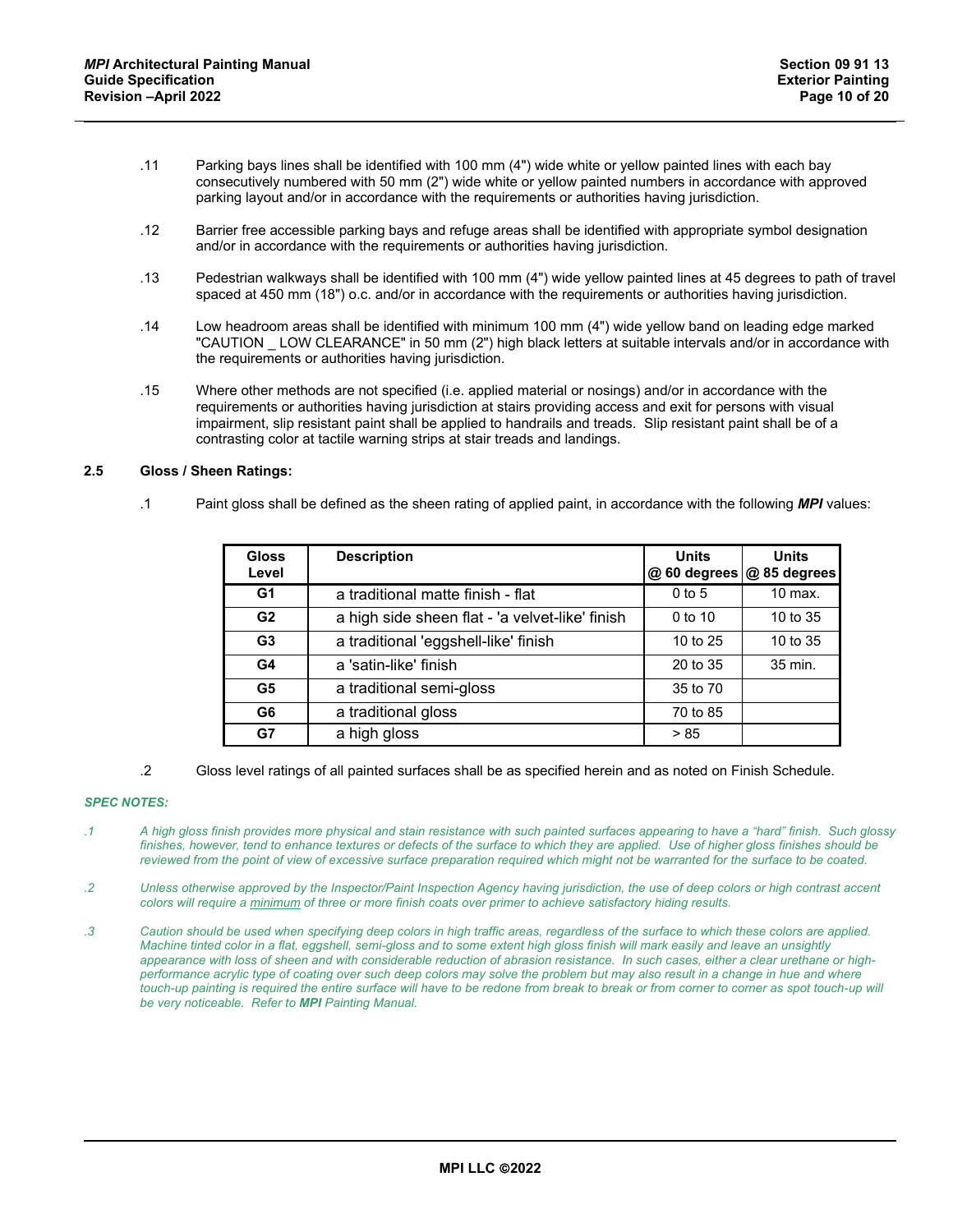# **PART 3 - EXECUTION**

## **3.1 Condition of Surfaces:**

- .1 Prior to commencement of work of this section, thoroughly examine (and test as required) all conditions and surfaces scheduled to be painted and report in writing to the Contractor and Consultant any conditions or surfaces that will adversely affect work of this section.
- .2 No painting work shall commence until all such adverse conditions and defects have been corrected and surfaces and conditions are acceptable to the Painting Subcontractor and Inspector/Paint Inspection Agency.
- .3 Commencement of work shall not be held to imply acceptance of surfaces except as qualified herein. Such surfaces as concrete, masonry, structural steel and miscellaneous metal, wood, gypsum board and plaster, shall not be the responsibility of the Painting Subcontractor.
- .4 The Painting Subcontractor shall not be responsible for the condition of the substrate or for correcting defects and deficiencies in the substrate which may adversely affect the painting work except for minimal work normally performed by the Painting Subcontractor and as indicated herein. It shall always, however, be the responsibility of the Painting Subcontractor to see that surfaces are properly prepared before any paint or coating is applied.

# **3.2 Preparation of Surfaces:**

.1 Prepare all surfaces in accordance with *MPI* requirements. Refer to the *MPI* Painting Manual in regard to specific requirements [. for the following:]

#### *SPEC NOTE: Use the following if desired and delete any items that are not applicable.*

- .a environmental conditions.<br>b pH testing.
- pH testing.
- .c acid etching.
- .d rust stain removal.
- .e asphalt surfaces.
- vertical and horizontal concrete surfaces.
- .g clay and concrete masonry units.
- .h structural steel and miscellaneous metals.
- .i steel exposed to high heat.
- .j galvanized and zinc coated metal.<br>k aluminum and copper surfaces.
- aluminum and copper surfaces.
- .l glue laminated beams and columns.
- .m dimension and dressed lumber.
- .n wood doors.
- .o wood paneling and casework.
- .p wood decks, floors, stairs and steps.
- .q wood shingles and shakes.
- .r stucco, plaster and gypsum board.
- acoustical panels and tiles.
- .t canvas and cotton coverings.
- .u bituminous coated surfaces.
- .2 Sand, clean, dry, etch, neutralize and/or test all surfaces under adequate illumination, ventilation, and temperature requirements.
- .3 Remove and securely store all miscellaneous hardware and surface fittings / fastenings (e.g. electrical plates, mechanical louvers, door and window hardware (e.g. hinges, knobs, locks, trim, frame stops), removable rating / hazard / instruction labels, washroom accessories, light fixture trim, etc. from wall and ceiling surfaces, doors and frames, prior to painting. Carefully clean and replace all such items upon completion of painting work in each area. Do not use solvent or reactive cleaning agents on items that will mar or remove finishes (e.g. lacquer finishes). Doors shall be removed before painting to paint bottom and top edges and then re-hung.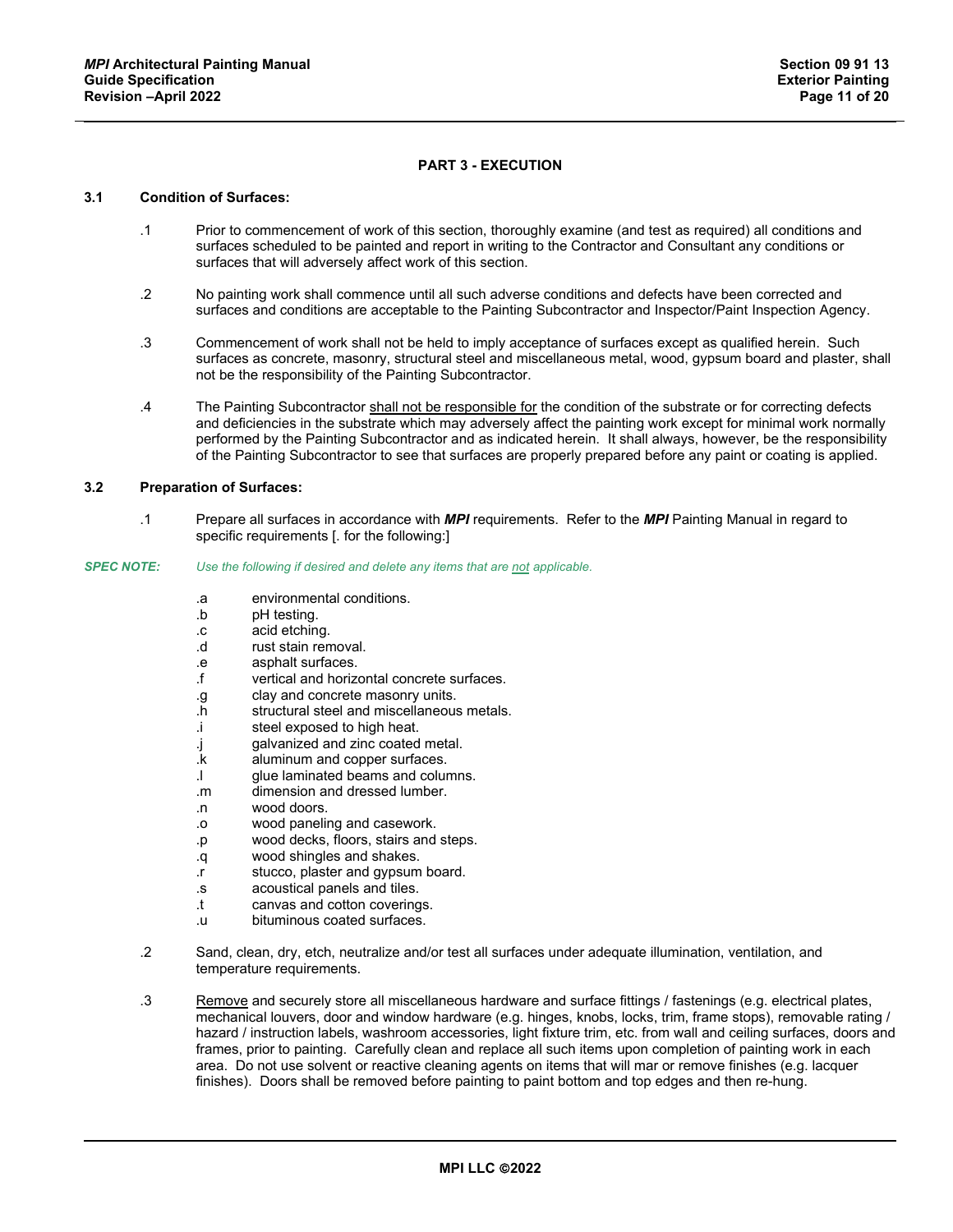- .4 Protect all adjacent interior surfaces and areas, including rating and instruction labels on doors, frames, equipment, piping, etc., from painting operations and damage with drop cloths, shields, masking, templates, or other suitable protective means and make good any damage caused by failure to provide such protection.
- .5 Substrate defects shall be made good and sanded by others ready for painting particularly after the first coat of paint. Start of finish painting of defective surfaces shall indicate acceptance of substrate and any costs of making good defects shall be borne by the painter including re-painting of entire defective surface (no touch-up painting).
- .6 Confirm preparation and primer used with fabricator of steel items.

- *.1 Primers (e.g. alkyd, epoxy, zinc, etc.) require overcoating within manufacturer's specified time limits. After this time, they may become*  too hard to facilitate good adhesion. This is particularity important in the selection and use of primers in the fabrication of structural steel and miscellaneous metal. Shop cleaning procedures, the selection of the "correct" primer and inspection for such work must be in *accordance with MPI Painting Manual requirements.*
- *.2 Painting work shall be scheduled before the installation of miscellaneous hardware, surface fittings, fastenings, fixtures, and trim by others including the hanging of doors and installation of door hardware (see 3.1.5 above). If such items require the removal, storage, and reinstallation, the coordination and onus rests with the General Contractor. Extensive touch-up painting necessary as a result of the installation or re-installation of such fittings by others after painting, shall be considered as additional services at additional cost to the Owner.*

## **3.3 Application:**

- .1 Do not paint unless substrates are acceptable and/or until all environmental conditions (heating, ventilation, lighting, and completion of other subtrade work) are acceptable for applications of products.
- .2 Apply paint or stain in accordance with *MPI* Painting Manual [Premium] [Custom] Grade finish requirements.
- .3 Apply paint and decorating material in a workmanlike manner using skilled and trade qualified applicators as noted under Quality Assurance.
- .4 Apply paint and coatings within an appropriate time frame after cleaning when environmental conditions encourage flash-rusting, rusting, contamination, or the manufacturer's paint specifications require earlier applications.
- .5 Painting coats specified are intended to cover surfaces satisfactorily when applied at proper consistency and in accordance with manufacturer's recommendations.
- .6 Tint each coat of paint progressively lighter to enable confirmation of number of coats.
- .7 Unless otherwise approved by the Inspector/Paint Inspection Agency, apply a minimum of four coats of paint where deep or bright colors are used to achieve satisfactory results.

#### *SPEC NOTE: Refer to Spec Notes at beginning of 2.5 in regard to the use of deep colors.*

- .8 Sand and dust between each coat to provide an anchor for next coat and to remove defects visible from a distance up to 1000 mm (39").
- .9 Do not apply finishes on surfaces that are not sufficiently dry. Unless manufacturer's directions state otherwise, each coat shall be sufficiently dry and hard before a following coat is applied.
- .10 Prime coat of stain or varnish finishes may be reduced in accordance with manufacturer's directions.
- .11 Paint finish shall continue through behind all wall-mounted items (e.g. chalk and tack boards).

### *PAINT SYSTEM SPEC NOTES:*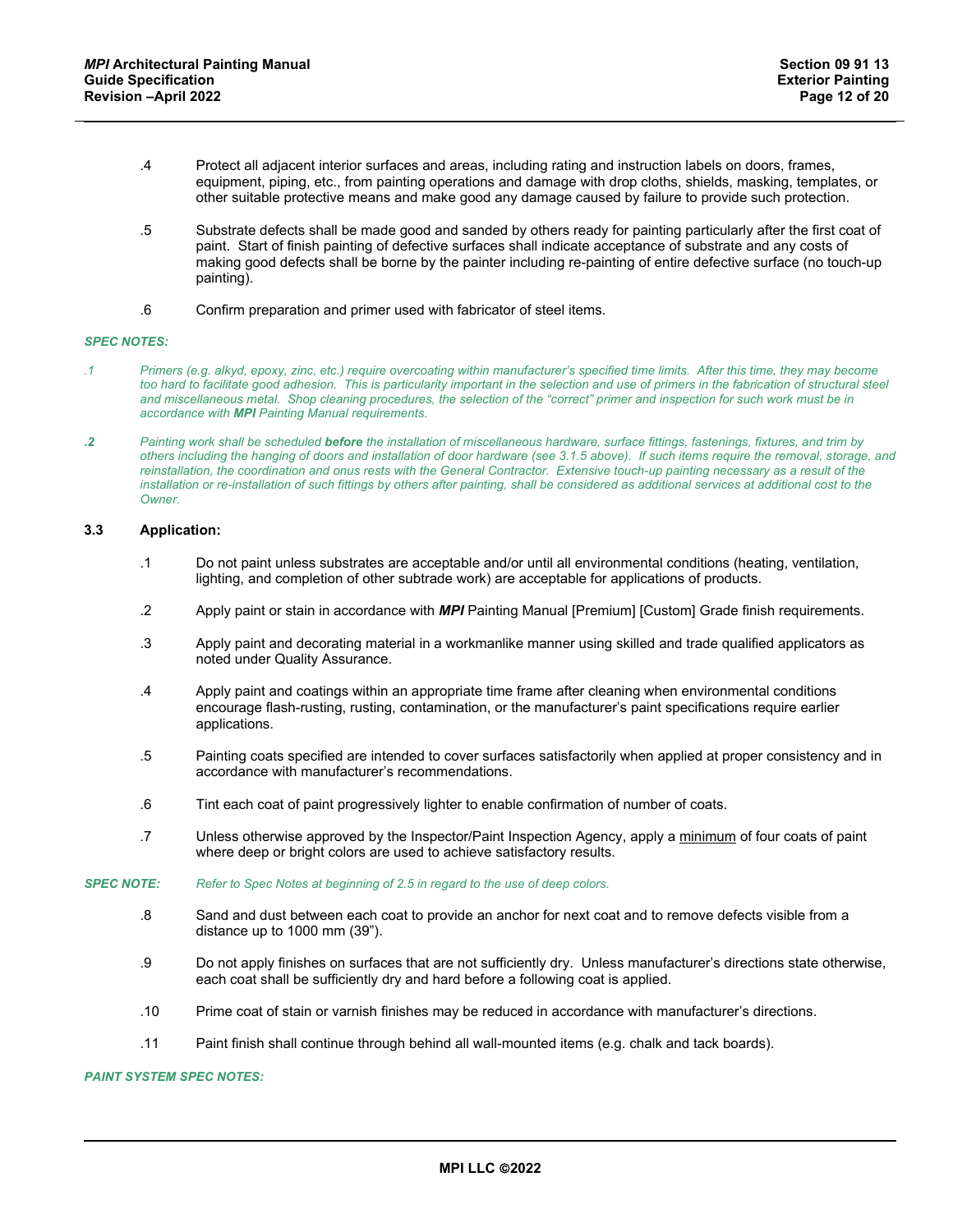- *1. Select appropriate paint systems for exterior surfaces to be painted and delete all other systems not required.*
- *2. Insert appropriate gloss level rating (G1, G2, etc.) in place of [insert gloss level]. Refer to MPI Approved Product Listings to ensure that desired gloss level is available. Specific paint colors and gloss ratings should be indicated on Finish Schedules for exterior surfaces.*
- *3. Where different finishes are required under a specific heading, a reference to applicable materials must be inserted after the finish, e.g.:*

*EXT 6.3B Alkyd G5 finish for wood doors and frames. EXT 6.4B Alkyd G4 finish for fascias. INT 9.2C Latex sealer / alkyd G5 finish for kitchens and bathroom surfaces. INT 9.2C Latex sealer / alkyd G3 finish for all other surfaces.*

- *4. Where both Custom Grade (typically one primer and one finish coat) and Premium Grade (typically one primer and two finish coats) systems are used, indicate same on the Finish Schedule, or indicate specific system when it differs from the "typical" grade selected.*
- *5. Where choice of an "Environmentally Friendly" (i.e., low odor / VOC) "green") product is required, specifier must consult MPI Product Selection Guide and select system / products having desired E1, E2 or E3 rating. This includes non-latex / non-water-based paints and finishes which meet EPA Method 24 / MPI criteria.*
- *6. For individual product selection and evaluations refer to MPI Painting Manual Approved Product List.*
- *7. For specific surface preparation requirements for each system refer to Chapters 2 (Exterior) of the MPI Painting Manual.*
- *8. Ensure that shop preparation and shop primers for exterior structural steel and miscellaneous metals are compatible with field applied coatings. This can be done by incorporating the following notes within each appropriate steel work specification section.*

*"Shop primers for all exterior painted steel work shall be of types specified in the painting specification section. Where non-complying primers are used by the steel fabricator, the fabricator shall completely remove same from all surfaces and prepare and prime surfaces in accordance with the requirements of Section 09900 for painted steel work at no additional cost to the Owner or the painter."*

*"The Fabricator of structural steel and miscellaneous metal items shall notify the Inspector/Paint Inspection Agency on award of contract and provide a written confirmation of preparation procedures and of primers used for all steel items supplied."*

*"A third-party independent inspection agency may periodically inspect all exterior steel work to be painted for finish, surface preparation and application of required primers."*

*.9 For specific surface preparation and paint system selection requirements of previously painted adjacent surfaces refer to the MPI Repainting Manual.*

#### **3.4 Exterior Finish / Coating Systems:**

Paint exterior surfaces in accordance with the following *MPI* Painting Manual requirements:

.1 **Asphalt Surfaces:** (zone / traffic marking for drive and parking areas, etc.)

| FXT 2.1A | LATEX ZONE / TRAFFIC MARKING |
|----------|------------------------------|
| FXT 2.1B | ALKYD ZONE / TRAFFIC MARKING |

- *.1 Determine if painting of zone / traffic or game lines on asphalt surfaces is or is not included under work of this section and ensure this work is coordinated or included in the appropriate section of work. Include the following statements as appropriate:*
- *.2 Painting of zone / traffic line layouts on exterior asphalt surfaces to be (by others) in accordance with requirements of the MPI Painting Manual, approved drawings and Section [insert appropriate section number].*
- *.3 Painting of game line layouts on exterior asphalt surfaces to be (by others) in accordance with the requirements of the MPI Painting Manual, approved drawings, Section [insert appropriate section number].*
	- .2 **Concrete Vertical Surfaces:** (including horizontal soffits)
		- EXT 3.1A LATEX [insert gloss level] (over w.b. alkali resistant primer)
		- EXT 3.1B LATEX [insert gloss level and texture] (over latex aggregate)<br>EXT 3.1C W.B. LIGHT INDUSTRIAL COATING [insert gloss level] (over
		- EXT 3.1C W.B. LIGHT INDUSTRIAL COATING [insert gloss level] (over w.b. alkali resistant primer)
		- EXT 3.1D EPOXY [insert gloss level]<br>EXT 3.1F ELASTOMERIC linsert alo
		- ELASTOMERIC [insert gloss level]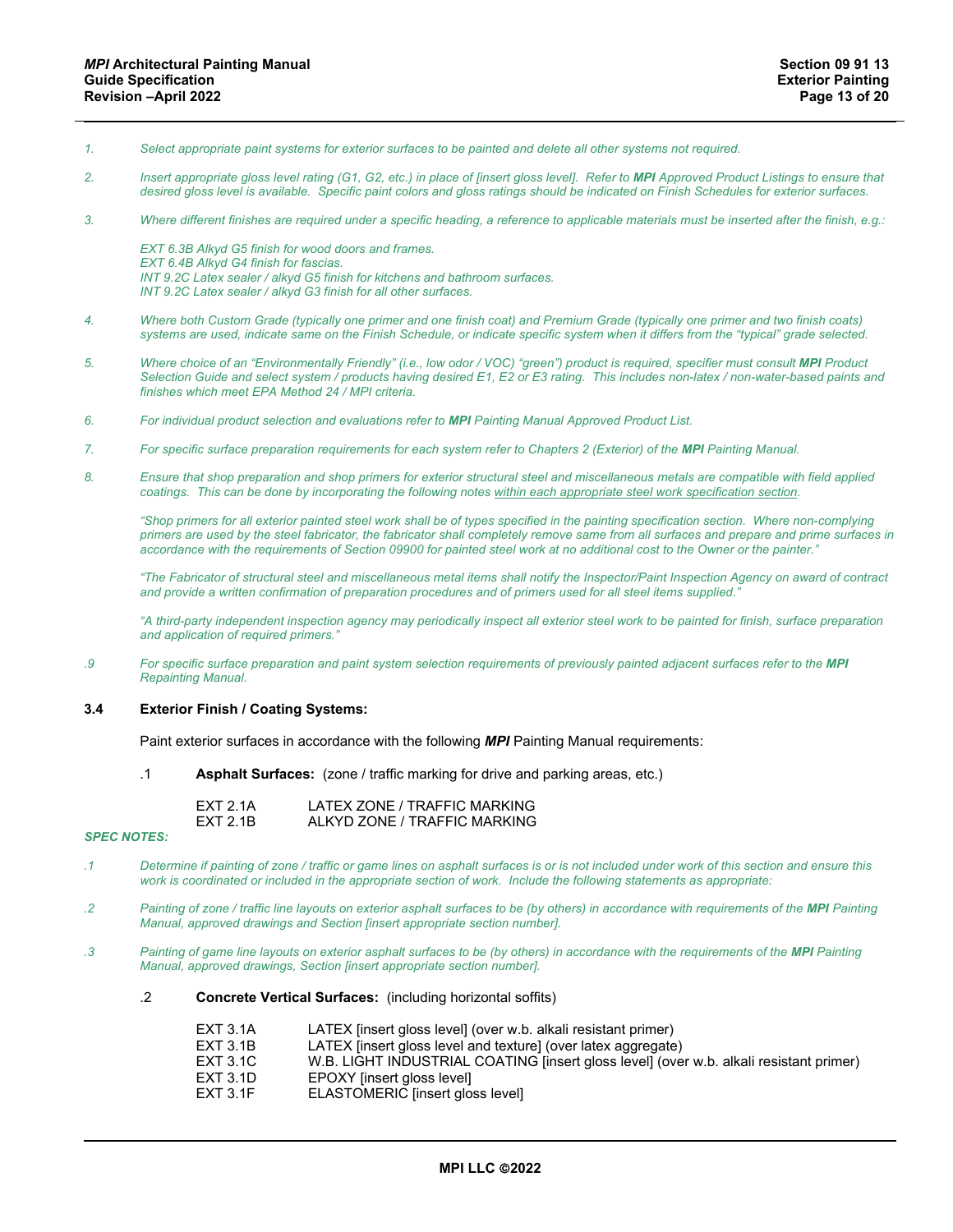| <b>EXT 3.1G</b> | WATER REPELLENT (NOT PAINTABLE)                                                                   |
|-----------------|---------------------------------------------------------------------------------------------------|
| <b>EXT 3.1H</b> | <b>WATER REPELLENT (PAINTABLE)</b>                                                                |
| EXT 3.1J        | <b>CONCRETE STAIN</b>                                                                             |
| <b>EXT 3.1K</b> | LATEX (insert gloss level) (over latex)                                                           |
| <b>EXT 3.1L</b> | <b>HIGH BUILD LATEX</b>                                                                           |
| <b>EXT 3.1M</b> | POLYURETHANE, PIGMENTED [insert gloss level] (over epoxy)                                         |
| <b>EXT 3.1N</b> | LATEX AGGREGATE [insert gloss level and texture]                                                  |
| <b>EXT 3.1P</b> | HIGH PERFORMANCE ARCHITECTURAL LATEX [insert gloss level] (over w.b. alkali-<br>resistant primer) |
| EXT 3.1PP       | HIGH PERFORMANCE ARCHITECTURAL LATEX [insert gloss level] (over HIPAC latex)                      |
| EXT 3.1Q        | HIGH PERFORMANCE ARCHITECTURAL LATEX [insert gloss level] (over latex aggregate)                  |
|                 |                                                                                                   |

- *.1 Note that the application of water repellent sealers to exterior concrete surfaces may be by others in accordance with concrete finishes specification requirements. When such surfaces are also required to be painted after the application of a water repellent sealer, ensure that a paintable sealer is used. Ensure this work is co-ordinated or included in the appropriate section of work.*
- *.2 When EXT 3.1G, 3.1H or 3.1J systems are not part of the work under this section include the following statement:*

*"The application of [water repellent sealers] [concrete stain] to exterior concrete vertical surfaces shall be done by others in accordance with the requirements of Section 03300."*

.3 **Concrete Horizontal Surfaces:** (decks, stairs, driveways, parking and court areas, etc.) *(SRA Optional for all these systems)*

| <b>EXT 3.2A</b> | LATEX FLOOR PAINT [insert gloss level]  |
|-----------------|-----------------------------------------|
| <b>EXT 3.2B</b> | <b>LATEX DECK COATING</b>               |
| <b>EXT 3.2C</b> | EPOXY DECK COATING, SLIP RESISTANT      |
| <b>EXT 3.2D</b> | ALKYD FLOOR ENAMEL [insert gloss level] |
| <b>EXT 3.2E</b> | LATEX ZONE / TRAFFIC MARKING            |
| <b>EXT 3.2F</b> | ALKYD ZONE / TRAFFIC MARKING            |
| <b>EXT 3.2G</b> | SEALER, CLEAR (solvent based)           |
| <b>EXT 3.2H</b> | SEALER, CLEAR, W.B.                     |
| <b>EXT 3.2J</b> | <b>CONCRETE STAIN</b>                   |
|                 |                                         |

*SPEC NOTE: Determine if painting of zone / traffic lines on concrete surfaces is or is not included under work of this section and ensure this*  work is co-ordinated or included in the appropriate section of work. Note that such work may be done by others as an *extension of asphalt pavement marking work. Include the following statement as appropriate:*

> *"Painting of zone / traffic line layouts on exterior concrete surfaces to be (by others) in accordance with MPI Painting Manual requirements, approved drawings and Section [insert appropriate section number]."*

.4 **Cementitious Composition Board Surfaces:** (vertical surfaces, horizontal soffits)

|    | <b>EXT 3.3A</b>   | LATEX (insert gloss level) (over latex)                                                           |
|----|-------------------|---------------------------------------------------------------------------------------------------|
|    | <b>EXT 3.3B</b>   | ALKYD [insert gloss level] (over Latex Wood Primer)                                               |
|    | <b>EXT 3.3C</b>   | W.B. LIGHT INDUSTRIAL COATING [insert gloss level] (over w.b. alkali resistant primer)            |
|    | <b>EXT 3.3D</b>   | EPOXY- MODIFIED LATEX [insert gloss level] (over epoxy-modified epoxy)                            |
|    | <b>EXT 3.3E</b>   | <b>EPOXY</b> linsert aloss levell                                                                 |
|    | <b>EXT 3.3F</b>   | POLYURETHANE, PIGMENTED [insert gloss level] (over epoxy)                                         |
|    | <b>EXT 3.3G</b>   | LATEX AGGREGATE / LATEX [insert gloss level and texture] (flat or non-flat)                       |
|    | EXT 3.3H          | <b>HIGH BUILD LATEX</b>                                                                           |
|    | <b>EXT 3.3J</b>   | LATEX linsert gloss level (over w.b. alkali-resistant primer)                                     |
|    | <b>EXT 3.3K</b>   | HIGH PERFORMANCE ARCHITECTURAL LATEX [insert gloss level] (over w.b. alkali-<br>resistant primer) |
|    | EXT 3.3KK         | HIGH PERFORMANCE ARCHITECTURAL LATEX [insert gloss level]                                         |
| .5 |                   | <b>Clay Masonry Units:</b> (pressed and extruded brick)                                           |
|    | $EVT$ $4$ $1$ $0$ | $IATEY$ lineart algee $QQQ$ $IQQQQY$ we have also intensity primar)                               |

- EXT 4.1A LATEX [insert gloss level] (over w.b. alkali resistant primer)<br>EXT 4.1B LATEX AGGREGATE [insert gloss level]
	- LATEX AGGREGATE [insert gloss level]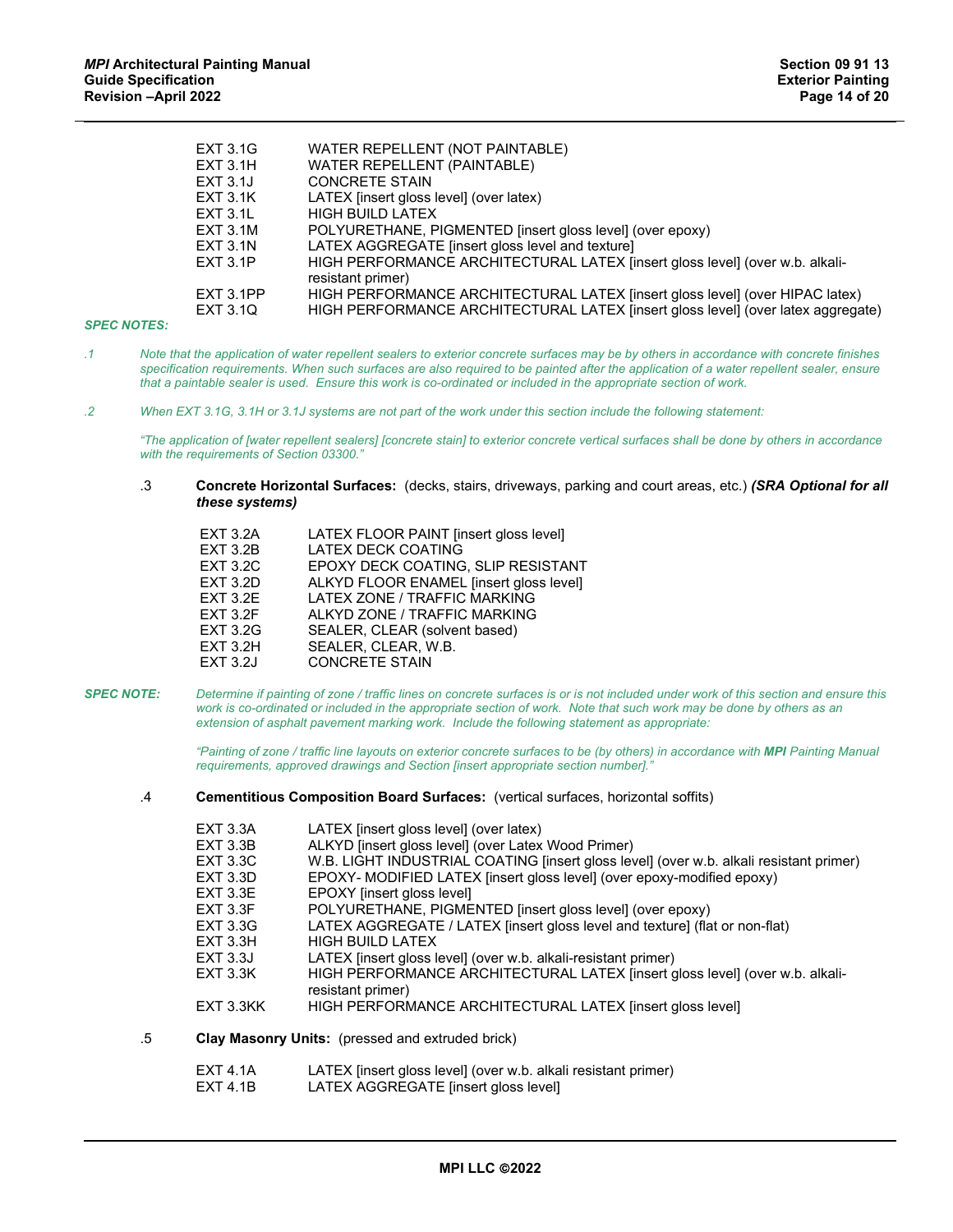| <b>EXT 4.1C</b> | W.B. LIGHT INDUSTRIAL COATING [insert gloss level] (over alkali resistant primer) |
|-----------------|-----------------------------------------------------------------------------------|
| <b>EXT 4.1D</b> | EPOXY [insert gloss level] (over epoxy)                                           |
| <b>EXT 4.1F</b> | WATER REPELLENT (NON-PAINTABLE)                                                   |
| <b>EXT 4.1G</b> | WATER REPELLENT (PAINTABLE)                                                       |
| <b>EXT 4.1H</b> | <b>HIGH BUILD LATEX</b>                                                           |
| <b>EXT 4.1J</b> | POLYURETHANE, PIGMENTED [insert gloss level] (over epoxy)                         |
| <b>EXT 4.1K</b> | HIGH PERFORMANCE ARCHITECTURAL LATEX [insert gloss level] (over w.b. alkali-      |
|                 | resistant primer)                                                                 |

| Note that the application of water repellent sealers to exterior clay and concrete masonry surfaces may be by others in accordance with   |
|-------------------------------------------------------------------------------------------------------------------------------------------|
| clay or concrete masonry specification requirements. When such surfaces are also required to be painted after the application of a water  |
| repellent sealer, ensure that a paintable sealer is used. Ensure this work is coordinated or included in the appropriate section of work. |

*.2 When EXT 4.1F, 4.1G, 4.2H and 4.2J systems are not part of the work under these sections include the following statement:*

*"The application of water repellent sealers to exterior clay masonry or concrete masonry surfaces shall be done by others in accordance with the requirements of Section [insert appropriate section number]."*

.6 **Concrete Masonry Units:** (smooth and split face block and brick).

| EXT 4.2A        | LATEX (insert gloss level) (over latex block filler)                                |
|-----------------|-------------------------------------------------------------------------------------|
| EXT 4.2B        | LATEX AGGREGATE [insert gloss level]                                                |
| <b>EXT 4.2C</b> | W.B. LIGHT INDUSTRIAL COATING [insert gloss level] (over latex block filler)        |
| <b>EXT 4.2D</b> | <b>FI ASTOMFRIC</b>                                                                 |
| EXT 4.2E        | EPOXY [insert gloss level] (over epoxy block filler)                                |
| <b>EXT 4.2G</b> | POLYURETHANE, PIGMENTED [insert gloss level] (over epoxy block filter & h.b. epoxy) |
| EXT 4.2H        | WATER REPELLENT (NOT PAINTABLE)                                                     |
| <b>EXT 4.2J</b> | <b>WATER REPELLENT (PAINTABLE)</b>                                                  |
| EXT 4.2K        | HIGH BUILD LATEX                                                                    |
| <b>EXT 4.2L</b> | LATEX [insert gloss level] (over w.b. alkali-resistant primer)                      |
| <b>EXT 4.2M</b> | HIGH PERFORMANCE ARCHITECTURAL LATEX [insert gloss level] (over w.b. alkali-        |
|                 | resistant primer)                                                                   |
| EXT 4.2MM       | HIGH PERFORMANCE ARCHITECTURAL LATEX [insert gloss level] (over latex block filler) |
|                 |                                                                                     |

*SPEC NOTE: When EXT 4.2H or 4.2I systems are not part of the work under this section include the following statement:*

*"The application of water repellent sealers to exterior concrete masonry surfaces shall be done by others in accordance with the requirements of Section 04200."*

# .7 **Structural Steel and Metal Fabrications:**

| <b>EXT 5.1A</b><br><b>EXT 5.1B</b> | QUICK DRY ENAMEL [insert gloss level] (over g.d. primer)<br>W.B. LIGHT INDUSTRIAL COATING [insert gloss level] (over inorganic zinc) |
|------------------------------------|--------------------------------------------------------------------------------------------------------------------------------------|
| <b>EXT 5.1C</b>                    | W.B. LIGHT INDUSTRIAL COATING [insert gloss level] (over alkyd metal primer)                                                         |
| <b>EXT 5.1D</b>                    | ALKYD [insert gloss level] (over alkyd metal primer)                                                                                 |
| <b>EXT 5.1F</b>                    | EPOXY [insert gloss level] (over epoxy primer & high build epoxy)                                                                    |
| <b>EXT 5.1G</b>                    | POLYURETHANE, PIGMENTED [insert gloss level] (over epoxy zinc rich primer and h.b.<br>epoxy)                                         |
| <b>EXT 5.1H</b>                    | POLYURETHANE, PIGMENTED [insert gloss level] (over epoxy primer & epoxy)                                                             |
| <b>EXT 5.1J</b>                    | POLYURETHANE, PIGMENTED [insert gloss level] (over epoxy primer & h.b. epoxy)                                                        |
| <b>EXT 5.1K</b>                    | ALUMINUM PAINT (over alkyd metal primer)                                                                                             |
| <b>EXT 5.1L</b>                    | POLYURETHANE, PIGMENTED [insert gloss level] (over inorganic zinc rich primer and h.b.<br>epoxy)                                     |
| <b>EXT 5.1M</b>                    | W.B. LIGHT INDUSTRIAL COATING [insert gloss level] (over w.b. epoxy primer)                                                          |
| <b>EXT 5.1N</b>                    | W.B. LIGHT INDUSTRIAL COATING [insert gloss level] (over s.b. epoxy primer)                                                          |
| <b>EXT 5.1P</b>                    | POLYURETHANE, PIGMENTED [insert gloss level] (over epoxy zinc rich primer)                                                           |
| EXT 5.10                           | ALKYD [insert gloss level] (over surface tolerant primer)                                                                            |
| <b>EXT 5.1R</b>                    | W.B. LIGHT INDUSTRIAL COATING [insert gloss level] (over epoxy primer & h.b. epoxy)                                                  |
| <b>EXT 5.1S</b>                    | EPOXY [insert gloss level] (over h.b. self-priming epoxy)                                                                            |
| <b>EXT 5.1T</b>                    | POLYURETHANE, PIGMENTED [insert gloss level] (over h.b. self-priming epoxy)                                                          |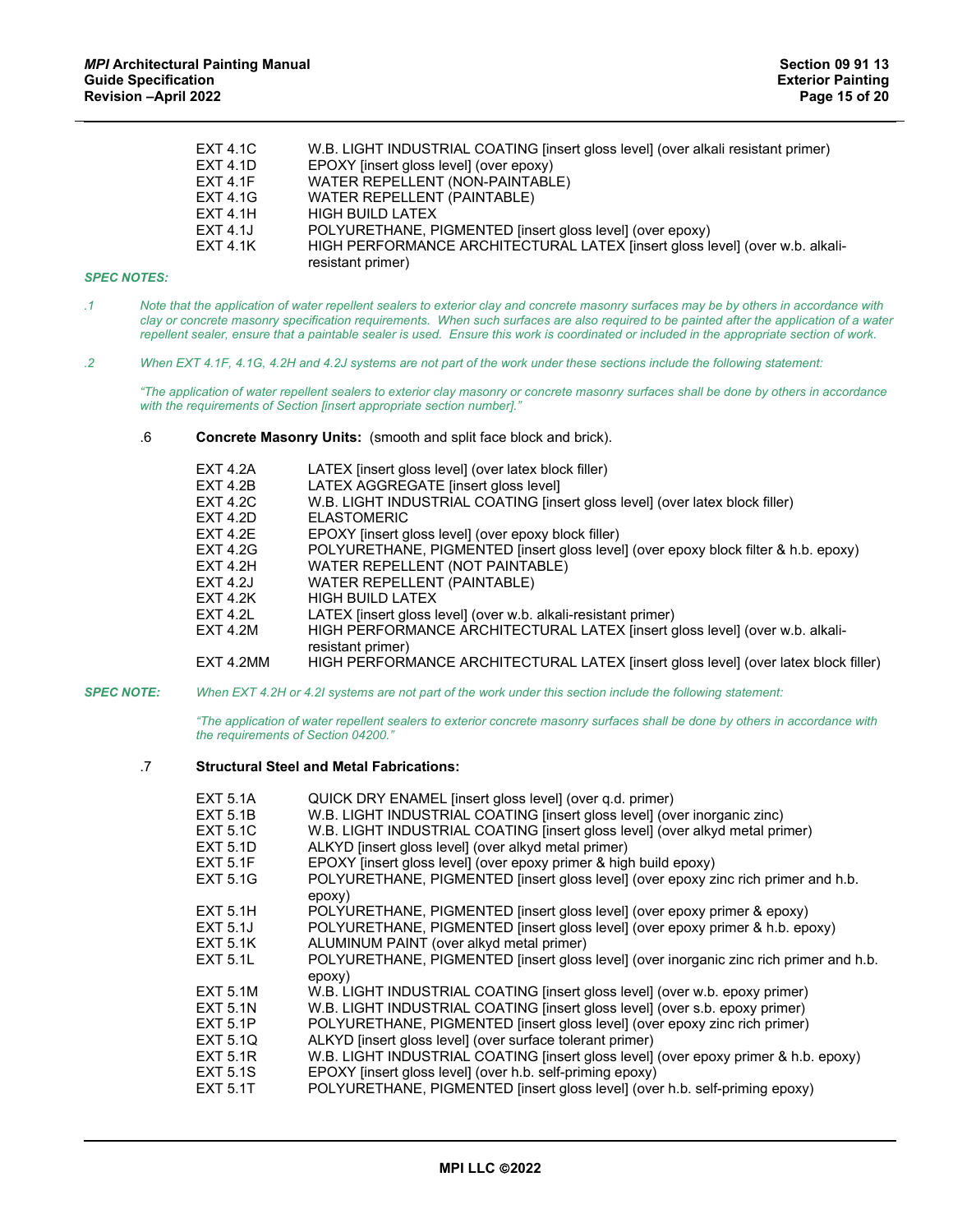|    | <b>EXT 5.1V</b><br><b>EXT 5.1X</b>                                | EPOXY DECK COATING (over epoxy primer & h.b. epoxy) with SRA<br>EPOXY DECK COATING (over h.b. self-priming epoxy) with SRA                                                                                                                                                           |
|----|-------------------------------------------------------------------|--------------------------------------------------------------------------------------------------------------------------------------------------------------------------------------------------------------------------------------------------------------------------------------|
| 8. |                                                                   | Steel - High Heat: (heat exchangers, breeching, pipes, flues, stacks, etc., with temperature range as noted)                                                                                                                                                                         |
|    | <b>EXT 5.2A</b><br><b>EXT 5.2B</b><br><b>EXT 5.2C</b><br>EXT 5.2D | HEAT RESISTANT ENAMEL - MAXIMUM 400° F (205° C)<br>HEAT RESISTANT ENAMEL, ALUMINUM - MAXIMUM 800°F (427°C)<br>INORGANIC ZINC COATING - MAXIMUM 750° F (400° C)<br>HIGH HEAT RESISTANT COATING - MAXIMUM 1100° F (593° C)                                                             |
| .9 |                                                                   | <b>Galvanized Metal:</b> (not chromate passivated)<br>For high contact / high traffic areas (doors, frames, railings, misc. steel, pipes, etc.)<br>For low contact / low traffic areas (overhead decking, ducts, gutters, flashing, etc.)                                            |
|    | <b>EXT 5.3C</b><br><b>EXT 5.3D</b>                                | EPOXY [insert gloss level] (over epoxy primer) (High Contact /Traffic)<br>POLYURETHANE, PIGMENTED [insert gloss level] (over vinyl wash and epoxy primer) (high<br>contact/traffic)                                                                                                  |
|    | <b>EXT 5.3E</b><br>EXT 5.3H<br><b>EXT 5.3J</b>                    | BITUMINOUS COATING (Low Contact / Traffic)<br>LATEX [insert gloss level] (over w.b. galvanized primer) (Low Contact / Traffic)<br>W.B. LIGHT INDUSTRIAL COATING [insert gloss level] (over w.b. galvanized primer)                                                                   |
|    | <b>EXT 5.3K</b><br><b>EXT 5.3L</b><br><b>EXT 5.3M</b>             | W.B. LIGHT INDUSTRIAL COATING [insert gloss level] (over epoxy primer)<br>POLYURETHANE, PIGMENTED [insert gloss level] (over epoxy primer) High Contact /Traffic<br>HIGH PERFORMANCE ARCHITECTURAL LATEX [insert gloss level] (over w.b. galvanized<br>primer) (Low Contact/Traffic) |
|    | <b>EXT 5.3N</b><br><b>EXT 5.3P</b>                                | ALKYD [insert gloss level] (over w.b. galvanized primer)<br>ALUMINUM PAINT [insert gloss level] (over w.b. galvanized primer) (Low Contact / Traffic)                                                                                                                                |

- *.1 Particular attention should be paid to the durability of zinc coated surfaces on exterior high contact / high traffic areas such as doors, frames, railings, misc. steel, etc. Do not use EXT 5.3E and 5.3F in these areas.*
- *.2 High contact / high traffic areas to include doors, frames, railings, misc. steel, pipes, etc.*
- *.3 Low contact / low traffic areas to include overhead decking, ducts, pipes, gutters, flashing, misc. steel, etc.*
	- .10 **Aluminum:** (sash, sills and frames, flashing, posts and railings, downpipes, etc.)

| <b>EXT 5.4A</b> | ALKYD [insert gloss level] (over vinyl wash primer and q.d. metal primer)            |
|-----------------|--------------------------------------------------------------------------------------|
| <b>EXT 5.4B</b> | POLYURETHANE, PIGMENTED [insert gloss level] (over vinyl wash primer & epoxy primer) |
| <b>EXT 5.4C</b> | ALUMINUM PAINT (over vinyl wash primer & q.d. metal primer)                          |
| <b>EXT 5.4D</b> | <b>BITUMINOUS COATING</b>                                                            |
| <b>EXT 5.4E</b> | EPOXY [insert gloss level] (over vinyl wash primer)                                  |
| <b>EXT 5.4F</b> | ALKYD [insert gloss level] (over q.d. metal primer)                                  |
| <b>EXT 5.4G</b> | W.B. LIGHT INDUSTRIAL COATING [insert gloss level] (over q.d. metal primer)          |
| <b>EXT 5.4H</b> | LATEX (insert gloss level) (over g.d. metal primer)                                  |
| <b>EXT 5.4J</b> | HIGH PERFORMANCE ARCHITECTURAL LATEX [insert gloss level] (over q.d. metal primer)   |
|                 |                                                                                      |

.11 **Copper:** (excluding roofs)

| EXT 5.5A | ALKYD [insert gloss level] (over vinyl wash primer) |
|----------|-----------------------------------------------------|
|----------|-----------------------------------------------------|

- EXT 5.5B POLYURETHANE, PIGMENTED [insert gloss level] (over vinyl wash primer & epoxy primer)
- EXT 5.5C ALUMINUM PAINT (over vinyl wash primer)
- EXT 5.5D BITUMINOUS COATING<br>EXT 5.5E EPOXY [insert gloss level
- EXT 5.5E EPOXY [insert gloss level] (over vinyl wash primer)<br>EXT 5.5F ALKYD (over q.d. metal primer)
- EXT 5.5F ALKYD (over q.d. metal primer)<br>EXT 5.5G W.B. LIGHT INDUSTRIAL COA
- EXT 5.5G W.B. LIGHT INDUSTRIAL COATING [insert gloss level] (over q.d. metal primer)
- 
- EXT 5.5H LATEX [insert gloss level] (over q.d. metal primer)<br>EXT 5.5J HIGH PERFORMANCE ARCHITECTURAL LATEX HIGH PERFORMANCE ARCHITECTURAL LATEX [insert gloss level] (over q.d. metal primer)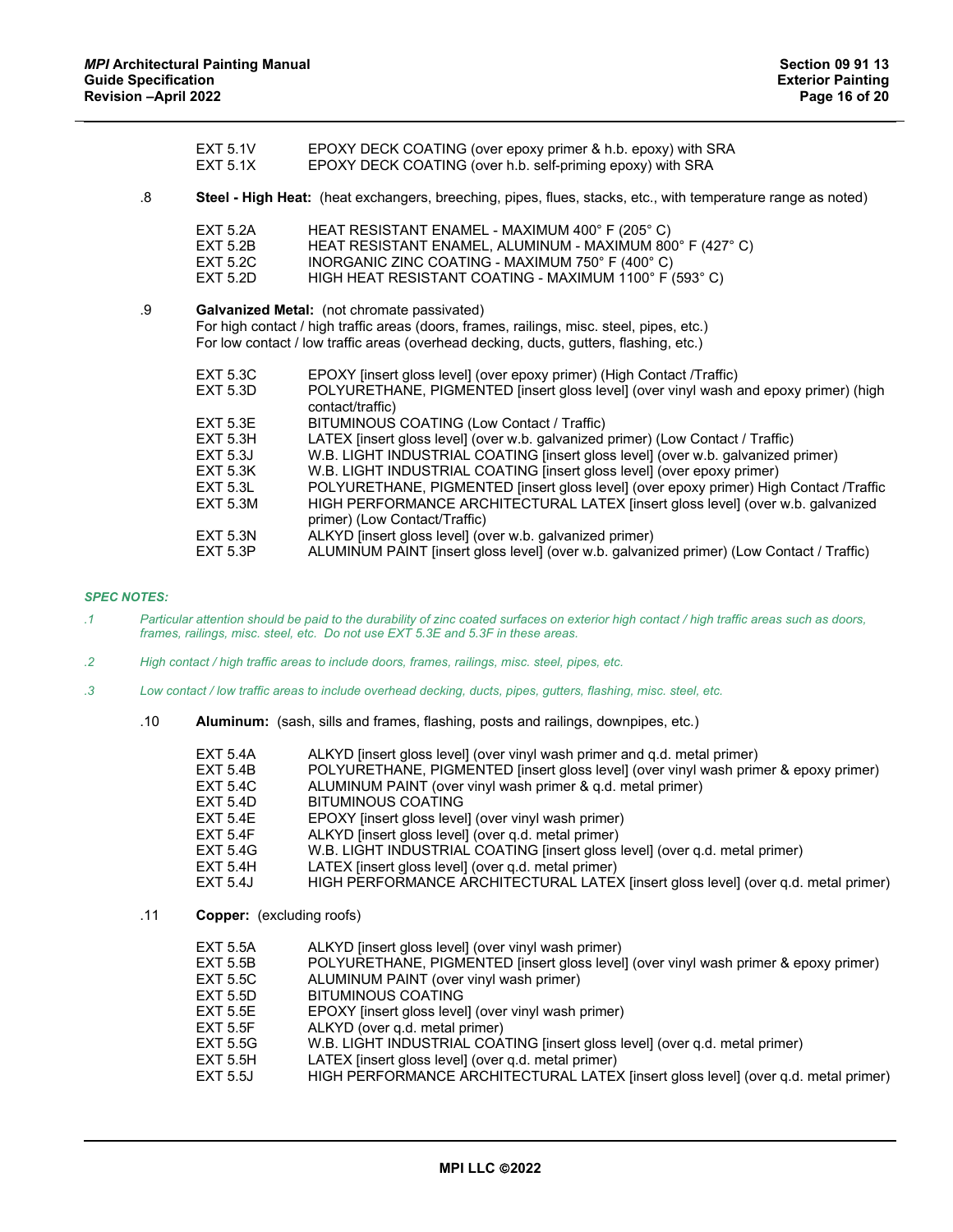# .12 **Stainless Steel:** (unpolished)

| EXT 5.6A        | ALKYD finsert gloss level (over vinyl wash primer)                                   |
|-----------------|--------------------------------------------------------------------------------------|
| EXT 5.6B        | POLYURETHANE, PIGMENTED [insert gloss level] (over vinyl wash primer & epoxy primer) |
| EXT 5.6C        | ALUMINUM PAINT (over vinyl wash primer)                                              |
| EXT 5.6D        | EPOXY [insert gloss level] (over epoxy primer)                                       |
| EXT 5.6F        | LATEX [insert gloss level] (over s.b. bonding primer)                                |
| EXT 5.6G        | W.B. LIGHT INDUSTRIAL COATING [insert gloss level] (over q.d. metal primer)          |
| <b>EXT 5.6H</b> | HIGH PERFORMANCE ARCHITECTURAL LATEX [insert gloss level] (over s.b. bonding         |
| primer)         |                                                                                      |

# .13 **Glue Laminated Beams and Columns:**

| EXT 6.1A        | LATEX [insert gloss level] (over alkyd / oil primer)                              |
|-----------------|-----------------------------------------------------------------------------------|
| EXT 6.1B        | ALKYD [insert gloss level] (over alkyd / oil primer)                              |
| EXT 6.1C        | SOLID COLOR STAIN (over alkyd/oil primer)                                         |
| EXT 6.1D        | VARNISH [insert gloss level] (over s.b. stain)                                    |
| <b>EXT 6.1E</b> | POLYURETHANE, CLEAR, 2 COMPONENT (over s.b. stain)                                |
| EXT 6.1F        | FIRE RETARDANT, PIGMENTED                                                         |
| EXT 6.1G        | FIRE RETARDANT PENETRATING WOOD PRESERVATIVE, CLEAR                               |
| EXT 6.1H        | POLYURETHANE, CLEAR, 2 COMPONENT                                                  |
| EXT 6.1J        | POLYURETHANE, PIGMENTED [insert gloss level]                                      |
| EXT 6.1K        | VARNISH, S.B. [insert gloss level]                                                |
| EXT 6.1L        | LATEX [insert gloss level] (over latex wood primer)                               |
| EXT 6.1M        | VARNISH, W.B. [insert gloss level]                                                |
| EXT 6.1N        | HIGH PERFORMANCE ARCHITECTURAL LATEX [insert gloss level] (over Latex Wood        |
|                 | Primer)                                                                           |
| EXT 6.1NN       | HIGH PERFORMANCE ARCHITECTURAL LATEX [insert gloss level] (over alkyd/oil primer) |

.14 **Dimension Lumber:** (columns, beams, exposed joists, underside of decking, siding, fencing, etc.)

| EXT 6.2A        | LATEX (insert gloss level) (over alkyd/oil primer)                                 |
|-----------------|------------------------------------------------------------------------------------|
| EXT 6.2B        | SOLID COLOR STAIN, W.B. (over alkyd/oil primer)                                    |
| EXT 6.2C        | ALKYD [insert gloss level] (over alkyd/oil primer)                                 |
| EXT 6.2D        | SOLID COLOR STAIN (over alkyd/oil primer)                                          |
| EXT 6.2E        | VARNISH [insert gloss level] (over s.b. stain)                                     |
| EXT 6.2F        | FIRE RETARDANT, PIGMENTED                                                          |
| <b>EXT 6.2G</b> | FIRE RETARDANT PENETRATING WOOD PRESERVATIVE, CLEAR                                |
| EXT 6.2H        | POLYURETHANE, CLEAR, 2 COMPONENT                                                   |
| EXT 6.2J        | POLYURETHANE, PIGMENTED [insert gloss level]                                       |
| EXT 6.2K        | VARNISH, S.B. [insert gloss level]                                                 |
| EXT 6.2L        | SEMI-TRANSPARENT STAIN, S.B.                                                       |
| EXT 6.2M        | LATEX (insert gloss level) (over latex wood primer)                                |
| EXT 6.2N        | VARNISH, WATER BASED [insert gloss level]                                          |
| EXT 6.2P        | STAIN, SEMI-TRANSPARENT, W.B.                                                      |
| EXT 6.2Q        | HIGH PERFORMANCE ARCHITECTURAL LATEX [insert gloss level] (over latex wood primer) |
| EXT 6.2QQ       | HIGH PERFORMANCE ARCHITECTURAL LATEX [insert gloss level] (over alkyd/oil primer)  |

.15 **Dressed Lumber:** (doors, door and window frames, casings, battens, smooth facias, etc.)

| EXT 6.3A | LATEX (insert gloss level) (over alkyd/oil primer)                               |
|----------|----------------------------------------------------------------------------------|
| EXT 6.3B | ALKYD [insert gloss level] (over alkyd/oil primer)                               |
| EXT 6.3C | SOLID COLOR STAIN, S.B. (over alkyd /oil primer) (Not for High Contact or Doors) |
| EXT 6.3D | SEMI-TRANSPARENT STAIN, S.B. (Not to be Used for Doors)                          |
| EXT 6.3E | VARNISH, S.B. [insert gloss level] (over s.b. stain)                             |
| EXT 6.3F | VARNISH, S.B. [insert gloss level]                                               |
| EXT 6.3G | POLYURETHANE, CLEAR, 2 COMPONENT                                                 |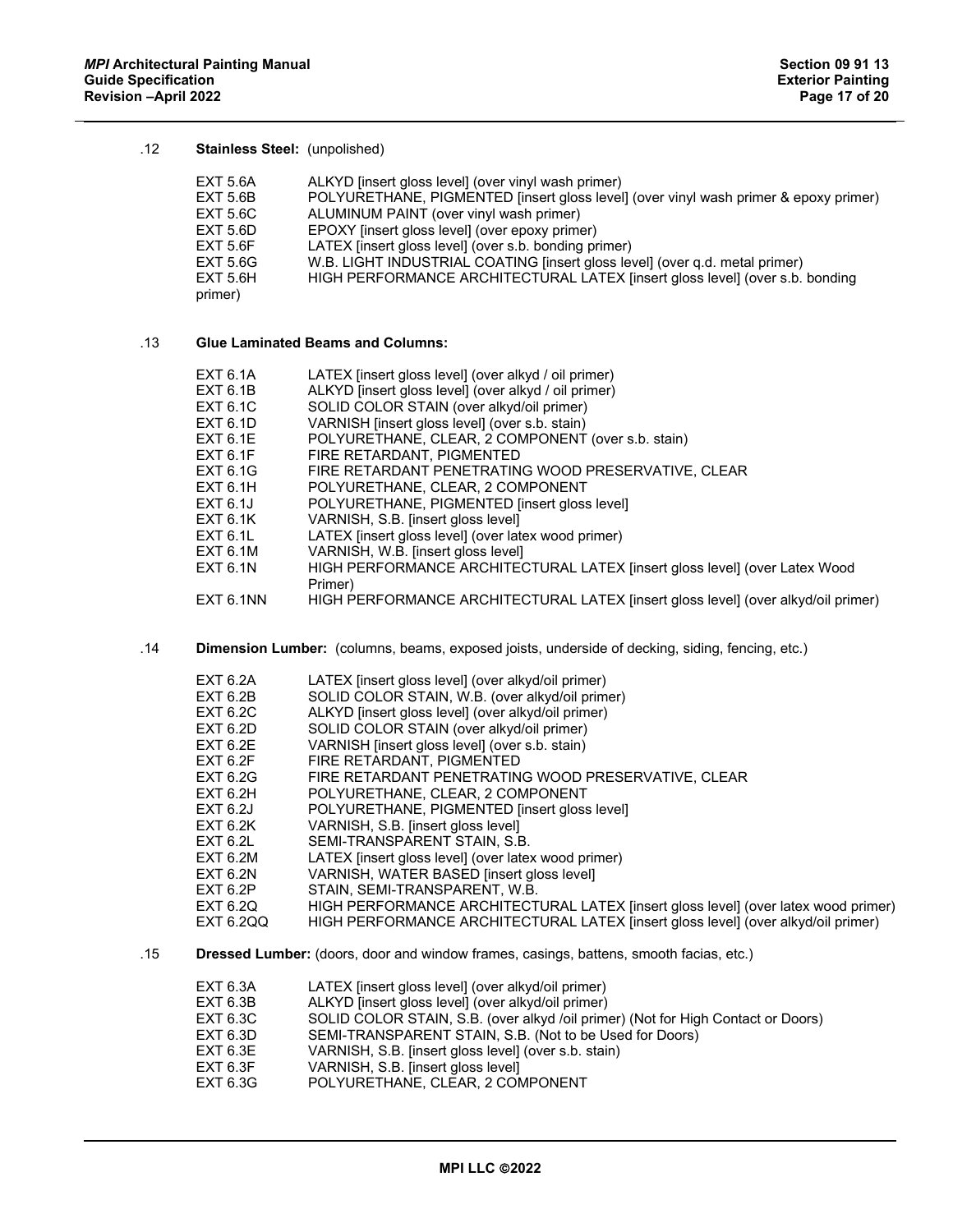|                   | <b>EXT 6.3H</b><br>EXT 6.3J<br><b>EXT 6.3K</b><br>EXT 6.3L<br>EXT 6.3M<br>EXT 6.3N<br>EXT 6.3P<br>EXT 6.3PP                                                                                                             | POLYURETHANE, PIGMENTED [insert gloss level]<br>W.B. LIGHT INDUSTRIAL COATING [insert gloss level] (over alkyd/oil primer)<br>SOLID COLOR STAIN, W.B. (over alkyd/oil primer)<br>LATEX [insert gloss level] (over latex wood primer)<br>VARNISH, W.B. [insert gloss level]<br>STAIN, SEMI-TRANSPARENT, WB<br>HIGH PERFORMANCE ARCHITECTURAL LATEX [insert gloss level] (over latex wood primer)<br>HIGH PERFORMANCE ARCHITECTURAL LATEX [insert gloss level] (over alkyd/oil primer)                                                                                                                                                                                                                                                                   |
|-------------------|-------------------------------------------------------------------------------------------------------------------------------------------------------------------------------------------------------------------------|--------------------------------------------------------------------------------------------------------------------------------------------------------------------------------------------------------------------------------------------------------------------------------------------------------------------------------------------------------------------------------------------------------------------------------------------------------------------------------------------------------------------------------------------------------------------------------------------------------------------------------------------------------------------------------------------------------------------------------------------------------|
| .16               |                                                                                                                                                                                                                         | Wood Paneling: (plywood siding, fascias, soffits, etc.)                                                                                                                                                                                                                                                                                                                                                                                                                                                                                                                                                                                                                                                                                                |
|                   | <b>EXT 6.4A</b><br>EXT 6.4AA<br><b>EXT 6.4B</b><br><b>EXT 6.4C</b><br>EXT 6.4D<br><b>EXT 6.4E</b><br>EXT 6.4F<br><b>EXT 6.4G</b><br>EXT 6.4H<br><b>EXT 6.4J</b><br><b>EXT 6.4K</b><br>EXT 6.4L<br>EXT 6.4M<br>EXT 6.4MM | SOLID COLOR STAIN, W.B. (over alkyd/oil primer)<br>SOLID COLOR STAIN, W.B. (over latex wood primer)<br>ALKYD [insert gloss level] (over alkyd/oil primer)<br>SOLID COLOR STAIN, S.B. (over alkyd/oil primer)<br>SEMI-TRANSPARENT STAIN, S.B.<br>FIRE RETARDANT, PIGMENTED<br>FIRE RETARDANT, PENETRATING WOOD PRESERVATIVE, CLEAR<br>LATEX [insert gloss level] (over alkyd/oil primer)<br>VARNISH, W.B. [insert gloss level]<br>VARNISH, S.B. [insert gloss level] (over s.b. stain)<br>LATEX [insert gloss level] (over latex wood primer)<br>STAIN, SEMI-TRANSPARENT, WB<br>HIGH PERFORMANCE ARCHITECTURAL LATEX [insert gloss level] (over latex wood primer)<br>HIGH PERFORMANCE ARCHITECTURAL LATEX [insert gloss level] (over alkyd/oil primer) |
| .17               |                                                                                                                                                                                                                         | Wood Decks and Stairs / Steps: (using spaced lumber) – (SRA Optional for all Systems)                                                                                                                                                                                                                                                                                                                                                                                                                                                                                                                                                                                                                                                                  |
|                   | EXT 6.5A<br><b>EXT 6.5B</b><br><b>EXT 6.5C</b><br><b>EXT 6.5D</b><br><b>EXT 6.5E</b><br><b>EXT 6.5F</b><br><b>EXT 6.5G</b>                                                                                              | LATEX PORCH & FLOOR [insert gloss level] (over alkyd/oil primer) (SRA optional)<br>ALKYD FLOOR ENAMEL [insert gloss level] (SRA optional)<br>ALKYD FLOOR ENAMEL [insert gloss level] (over wood preservative) (SRA optional)<br>DECK STAIN (over wood preservative)<br>LATEX PORCH & FLOOR [insert gloss level] (over latex wood primer) (SRA optional)<br><b>DECK STAIN</b><br>LATEX DECK COATING (for plywood decks)                                                                                                                                                                                                                                                                                                                                 |
| <b>SPEC NOTE:</b> |                                                                                                                                                                                                                         | If pressure treated wood material is to be stained or painted after installation the chemical formulation of the treatment MUST<br>be ascertained so that the correct stain or paint can be chosen. Obtain this information from the supplier or manufacturer<br>(treatment plant) and send to the Painting Association for analysis and compatibility with paint or stain to be used.                                                                                                                                                                                                                                                                                                                                                                 |
| .18               |                                                                                                                                                                                                                         | <b>Wood Shingles and Shakes:</b> (excluding roofs)                                                                                                                                                                                                                                                                                                                                                                                                                                                                                                                                                                                                                                                                                                     |
|                   | <b>EXT 6.6A</b><br><b>EXT 6.6B</b><br><b>EXT 6.6C</b><br><b>EXT 6.6D</b><br>EXT 6.6E                                                                                                                                    | LATEX [insert gloss level] (over alkyd/oil primer)<br>ALKYD [insert gloss level] (over alkyd/oil primer)<br>SOLID COLOR STAIN, S.B. (over alkyd/oil primer)<br>SOLID COLOR STAIN, W.B. (over alkyd/oil primer)<br>LATEX [insert gloss level] (over latex wood primer)                                                                                                                                                                                                                                                                                                                                                                                                                                                                                  |

- EXT 6.6F SEMI-TRANSPARENT STAIN, S.B.<br>EXT 6.6G HIGH PERFORMANCE ARCHITEC
	- EXT 6.6G HIGH PERFORMANCE ARCHITECTURAL LATEX [insert gloss level] (over latex wood primer)<br>EXT 6.6GG HIGH PERFORMANCE ARCHITECTURAL LATEX [insert gloss level] (over alkyd/oil primer)
	- HIGH PERFORMANCE ARCHITECTURAL LATEX [insert gloss level] (over alkyd/oil primer)
- .19 **Fiberglass:** (panels, trims, fabrications, etc.)

| EXT 6.7A        | LATEX (insert gloss level) (over s.b. bonding primer)                         |
|-----------------|-------------------------------------------------------------------------------|
| EXT 6.7B        | ALKYD [insert gloss level] (over s.b. bonding primer)                         |
| EXT 6.7C        | W.B. LIGHT INDUSTRIAL COATING [insert gloss level] (over s.b. bonding primer) |
| EXT 6.7D        | POLYURETHANE, PIGMENTED [insert gloss level] (over epoxy)                     |
| EXT 6.7E        | EPOXY- MODIFIED LATEX [insert gloss level]                                    |
| EXT 6.7F        | EPOXY [insert gloss level]                                                    |
| <b>EXT 6.7G</b> | HIGH PERFORMANCE ARCHITECTURAL LATEX [insert gloss level] (over s.b. bonding  |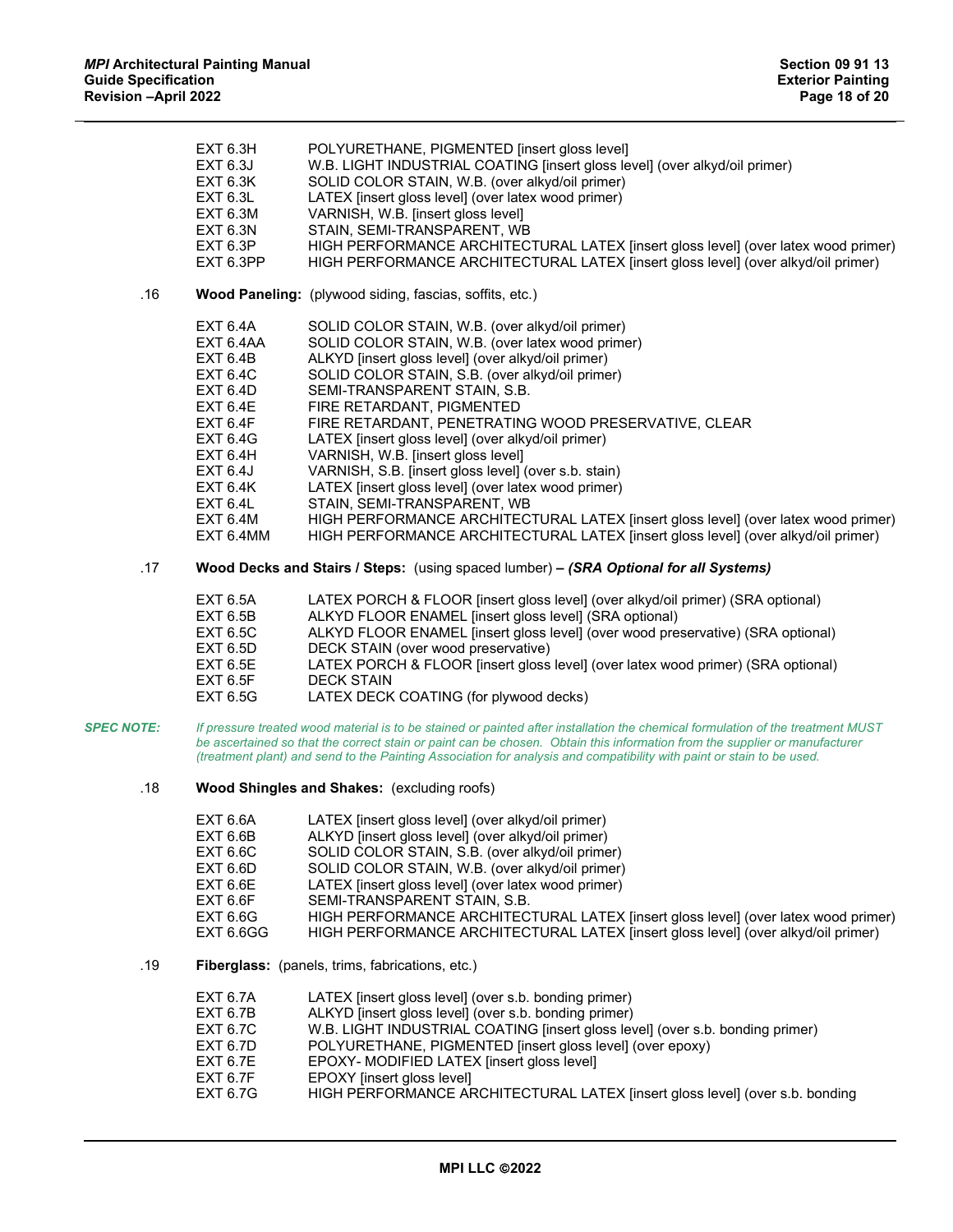primer)

| .20 | Plastic: (vinyl siding and windows including related trims, ABS / PVA / PVC materials, fabrications, etc.) |  |
|-----|------------------------------------------------------------------------------------------------------------|--|
|     |                                                                                                            |  |

| <b>EXT 6.8A</b> | LATEX (insert gloss level) (over w.b. bonding primer)                         |
|-----------------|-------------------------------------------------------------------------------|
| EXT 6.8AA       | LATEX [insert gloss level] (over s.b. bonding primer)                         |
| EXT 6.8B        | ALKYD [insert gloss level] (over w.b. bonding primer)                         |
| EXT 6.8BB       | ALKYD [insert gloss level] (over s.b. bonding primer)                         |
| <b>EXT 6.8C</b> | W.B. LIGHT INDUSTRIAL COATING [insert gloss level] (over w.b. bonding primer) |
| EXT 6.8CC       | W.B. LIGHT INDUSTRIAL COATING [insert gloss level] (over s.b. bonding primer) |
| EXT 6.8D        | HIGH PERFORMANCE ARCHITECTURAL LATEX [insert gloss level] (over w.b. bonding  |
|                 | primer)                                                                       |
| EXT 6.8DD       | HIGH PERFORMANCE ARCHITECTURAL LATEX [insert gloss level] (over s.b. bonding  |
|                 | primer)                                                                       |

.21 **Stucco:** (walls and soffits)

| EXT 9.1A  | LATEX [insert gloss level]                                                                        |
|-----------|---------------------------------------------------------------------------------------------------|
| EXT 9.1B  | W.B. LIGHT INDUSTRIAL COATING [insert gloss level] (over w.b. alkali- resistant primer)           |
| EXT 9.1C  | ELASTOMERIC (water based flat or non-flat)                                                        |
| EXT 9.1D  | EPOXY [insert gloss level]                                                                        |
| EXT 9.1F  | WATER REPELLENT (NON-PAINTABLE)                                                                   |
| EXT 9.1G  | WATER REPELLENT (PAINTABLE)                                                                       |
| EXT 9.1H  | <b>HIGH BUILD LATEX</b>                                                                           |
| EXT 9.1J  | LATEX [insert gloss level] (over w.b. alkali-resistant primer)                                    |
| EXT 9.1K  | HIGH PERFORMANCE ARCHITECTURAL LATEX [insert gloss level] (over w.b. alkali-<br>resistant primer) |
| EXT 9.1KK | HIGH PERFORMANCE ARCHITECTURAL LATEX [insert gloss level] (Gloss/Sheen as<br>Specified)           |

.22 **Canvas and Cotton Coverings:** (pipes, ductwork, etc.)

| EXT 10.1A | LATEX linsert aloss levell                                                |
|-----------|---------------------------------------------------------------------------|
| EXT 10.1B | W.B. LIGHT INDUSTRIAL COATING [insert gloss level]                        |
| EXT 10.1C | ALKYD [insert gloss level] (over latex)                                   |
| EXT 10.1D | ALUMINUM PAINT (over latex)                                               |
| EXT 10.1E | HIGH PERFORMANCE ARCHITECTURAL LATEX [insert gloss level] (Gloss/Sheen as |
|           | Specified)                                                                |

.23 **Bituminous Coated Surfaces:** (cast iron pipe, concrete, etc.)

| EXT 10.2A | LATEX (insert gloss level) (over w.b. rust-inhibitive primer)                        |
|-----------|--------------------------------------------------------------------------------------|
| EXT 10.2B | LATEX AGGREGATE COATING [insert gloss level and texture]                             |
| EXT 10.2C | ALKYD [insert gloss level] (over w.b. rust-inhibitive primer)                        |
| EXT 10.2D | ALUMINUM PAINT (w.b. rust-inhibitive primer)                                         |
| EXT 10.2E | HIGH PERFORMANCE ARCHITECTURAL LATEX [insert gloss level] (over w.b. rust-inhibitive |
|           | primer)                                                                              |

# **3.5 See Interior Painting Specification 09 91 23**

# **3.6 Mechanical / Electrical Equipment and Related Surfaces:**

- *SPEC NOTE: Co-ordinate painting of mechanical and electrical equipment, piping, conduit, system Identification with appropriate Mechanical and Electrical specification sections.*
	- .1 Unless otherwise specified or noted, paint all "unfinished" conduits, piping, hangers, ductwork and other mechanical and electrical equipment with color and texture to match adjacent surfaces, in the following areas: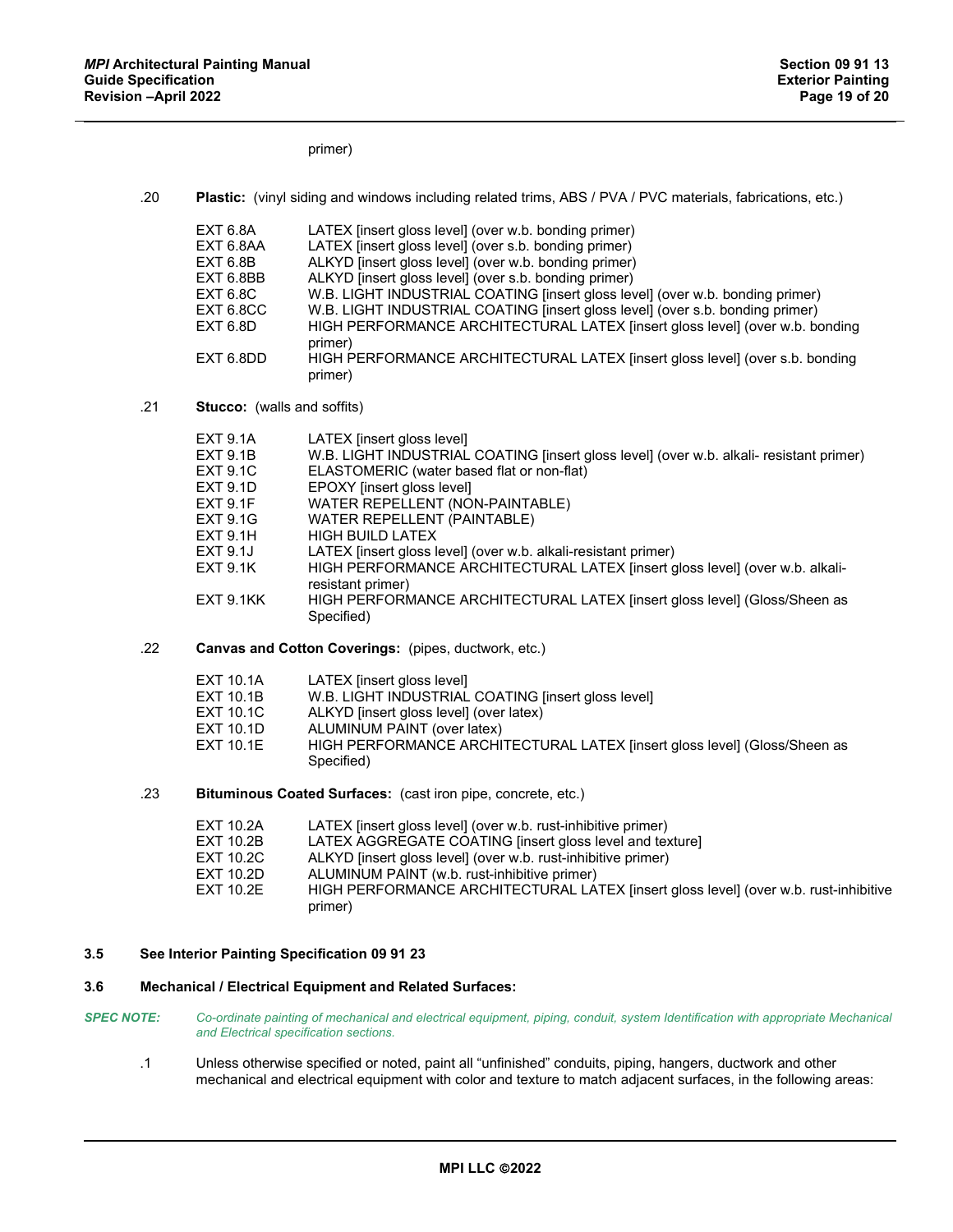- .a where exposed-to-view in all exterior areas.
- .2 In unfinished areas leave exposed conduits, piping, hangers, ductwork, and other mechanical and electrical equipment in original finish and touch up scratches and marks.
- .3 Touch up scratches and marks on factory painted finishes and equipment with paint as supplied by manufacturer of equipment.
- .4 Do not paint over nameplates.
- .5 Paint the inside of all ductworks where visible behind louvers, grilles, and diffusers for a minimum of 460 mm (18") or beyond sight line, whichever is greater, with primer and one coat of matt black (non-reflecting) paint.
- .6 Paint the inside of light valances gloss white.
- .7 Paint disconnect switches for fire alarm system and exit light systems in red enamel.
- .8 Paint [red] or band all fire protection piping and sprinkler lines in accordance with mechanical specification requirements. Keep sprinkler heads free of paint.
- .9 Paint [yellow] or band all-natural gas piping in accordance with mechanical specification requirements.
- .10 Backprime and paint face and edges of plywood service panels for telephone and electrical equipment before installation [gray, semi-gloss] [to match adjacent wall surface]. Leave equipment in original finish except for touch-up as required, and paint conduits, mounting accessories and other unfinished items.
- .11 Paint exterior steel electrical light standards. Do not paint outdoor transformers and substation equipment.

# **3.7 Field Quality Control / Standard of Acceptance:**

- .1 All surfaces, preparation and paint applications shall be inspected.
- .2 Painted exterior surfaces shall be considered to lack uniformity and soundness if any of the following defects are apparent to the Painting Inspector:
	- .a brush / roller marks, streaks, laps, runs, sags, drips, heavy stippling, hiding or shadowing by inefficient application methods, skipped or missed areas, and foreign materials in paint coatings.
	- .b evidence of poor coverage at rivet heads, plate edges, lap joints, crevices, pockets, corners and reentrant angles.
	- .c damage due to touching before paint is sufficiently dry or any other contributory cause.
	- .d damage due to application on moist surfaces or caused by inadequate protection from the weather.
	- .e damage and/or contamination of paint due to blown contaminants (dust, spray paint, etc.).
- .3 Painted surfaces shall be considered unacceptable if any of the following are evident under natural lighting source for exterior surfaces.
	- .a visible defects are evident on vertical surfaces when viewed at normal viewing angles from a distance of not less than 1000 mm (39").
	- .b visible defects are evident on horizontal surfaces when viewed at normal viewing angles from a distance of not less than 1000 mm (39").
	- .c visible defects are evident on ceiling, soffit and other overhead surfaces when viewed at normal viewing angles.
	- .d when the final coat on any surface exhibits a lack of uniformity of color, sheen, texture, and hiding across full surface area.
- .4 Painted surfaces rejected by the inspector shall be made good at the expense of the Contractor. Small affected areas may be touched up; large affected areas or areas without sufficient dry film thickness of paint shall be repainted. Runs, sags of damaged paint shall be removed by scraper or by sanding prior to application of paint.